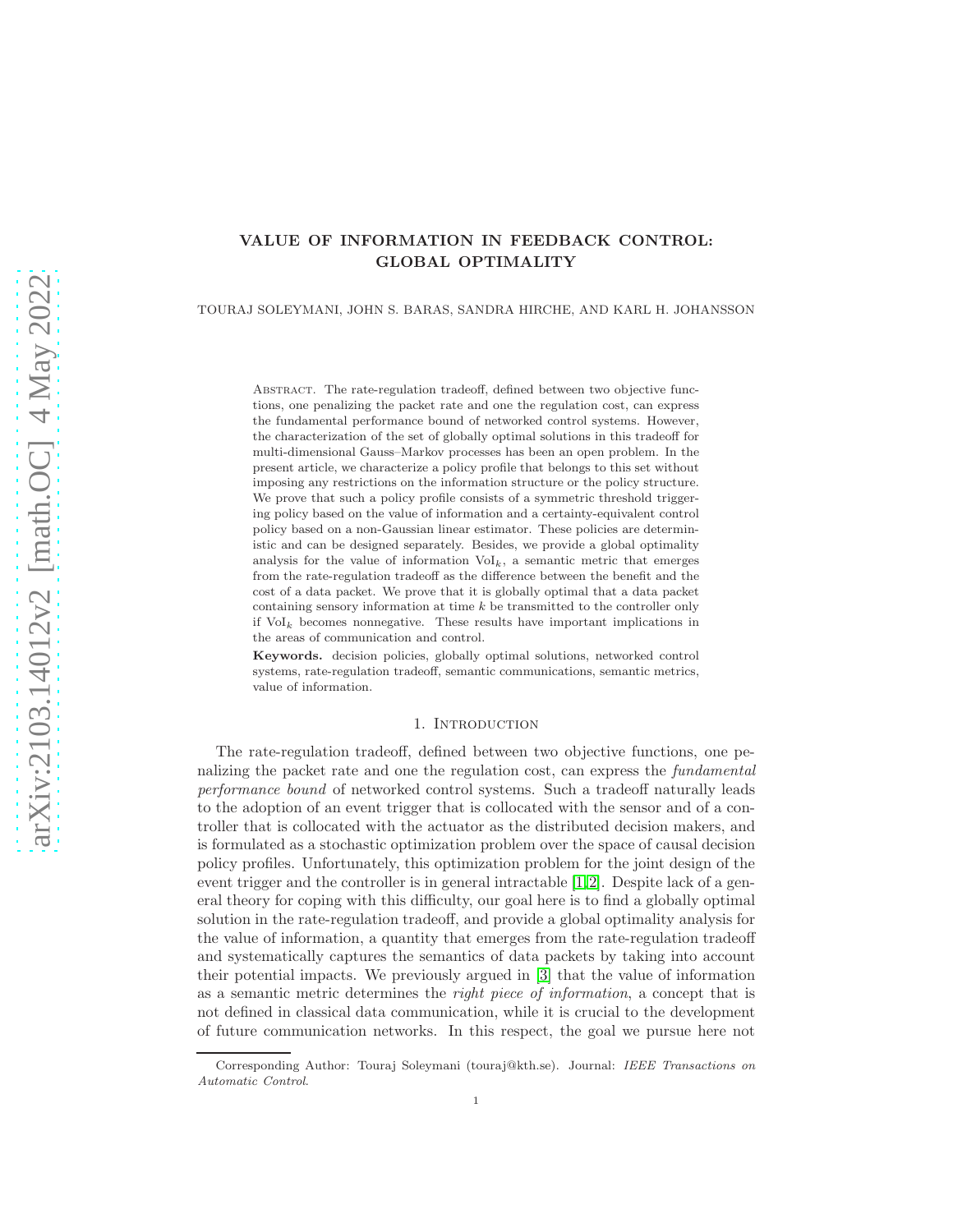## 2 TOURAJ SOLEYMANI, JOHN S. BARAS, SANDRA HIRCHE, AND KARL H. JOHANSSON

only is interesting on its own from a theoretical perspective, but, if achieved, has important implications in the areas of communication and control.

In what follows, we first review and categorize the previous studies on networked systems that are closely related to our work, and then provide an overview of our results.

1.1. Related Work. There exist a number of studies that have explored a tradeoff between the packet rate and the mean-square error, and characterized the optimal triggering policy [\[4](#page-14-3)[–9\]](#page-15-0). The intrinsic difficulty in these studies is due to a nonclassical information structure, which complicates the derivation of the optimal triggering policy. Notably, Imer and Başar [\[4\]](#page-14-3) studied the optimal event-triggered estimation of a scalar Gauss–Markov process based on dynamic programming by assuming that the triggering policy is symmetric threshold, and derived the optimal threshold value of the policy. Lipsa and Martins [\[5\]](#page-14-4) analyzed the optimal event-triggered estimation of a scalar Gauss–Markov process based on majorization theory, and proved that the optimal triggering policy is symmetric threshold. Molin and Hirche [\[6\]](#page-14-5) studied the convergence properties of an iterative algorithm for the optimal event-triggered estimation of a scalar Markov process with symmetric noise distribution, and found a result coinciding with that in [\[5\]](#page-14-4). Chakravorty and Mahajan [\[7\]](#page-14-6) addressed the optimal event-triggered estimation of a scalar autoregressive Markov process with symmetric noise distribution based on renewal theory, and proved that the optimal triggering policy remains symmetric threshold. In addition, Rabi et al. [\[8\]](#page-14-7) formulated the optimal event-triggered estimation of the scalar Ornstein–Uhlenbeck process as an optimal multiple stopping time problem by assuming that the estimator is linear, and showed that the optimal triggering policy is symmetric threshold. Guo and Kostina [\[9\]](#page-15-0) also contributed to this area by studying the optimal event-triggered estimation of the scalar Ornstein–Uhlenbeck process without any assumption on the estimator, and obtained a similar result as in [\[8\]](#page-14-7).

Aside from the above line of research, several works have investigated optimal event-triggered estimation when the triggering policy is fixed  $[1, 10-12]$  $[1, 10-12]$  $[1, 10-12]$ . The main challenge in these works is to find a procedure for dealing with a signaling effect, which can cause a nonlinearity in the structure of the optimal estimator. To that end, Sijs and Lazar [\[10\]](#page-15-1) used a sum of Gaussian approximation, and developed an estimator that has an asymptotically bounded estimation error covariance for a Gauss–Markov process subject to a fixed deterministic triggering policy. Wu et al. [\[1\]](#page-14-0) used a Gaussian approximation, and found a suboptimal estimator for a Gauss–Markov process subject to a fixed deterministic threshold triggering policy. He et al. [\[11\]](#page-15-3) took one step further, and adopted the generalized closed skew normal distribution to characterize the optimal estimator for a Gauss–Markov process subject to a similar triggering policy. Han et al. [\[12\]](#page-15-2) also took advantage of a fixed stochastic triggering policy that preserves the Gaussianity of the conditional distribution, and obtained the optimal estimator for a Gauss–Markov process.

Furthermore, several works have investigated optimal event-triggered control when the triggering policy is fixed  $(2, 13, 14)$  $(2, 13, 14)$  $(2, 13, 14)$ . Note that this problem is more complicated than the estimation counterpart because of a dual effect, which can lead to a coupling between estimation and control. In this context, Molin and Hirche [\[13\]](#page-15-4) studied the optimal event-triggered control of a Gauss–Markov process, and showed that the optimal control policy is certainty equivalent when the triggering policy is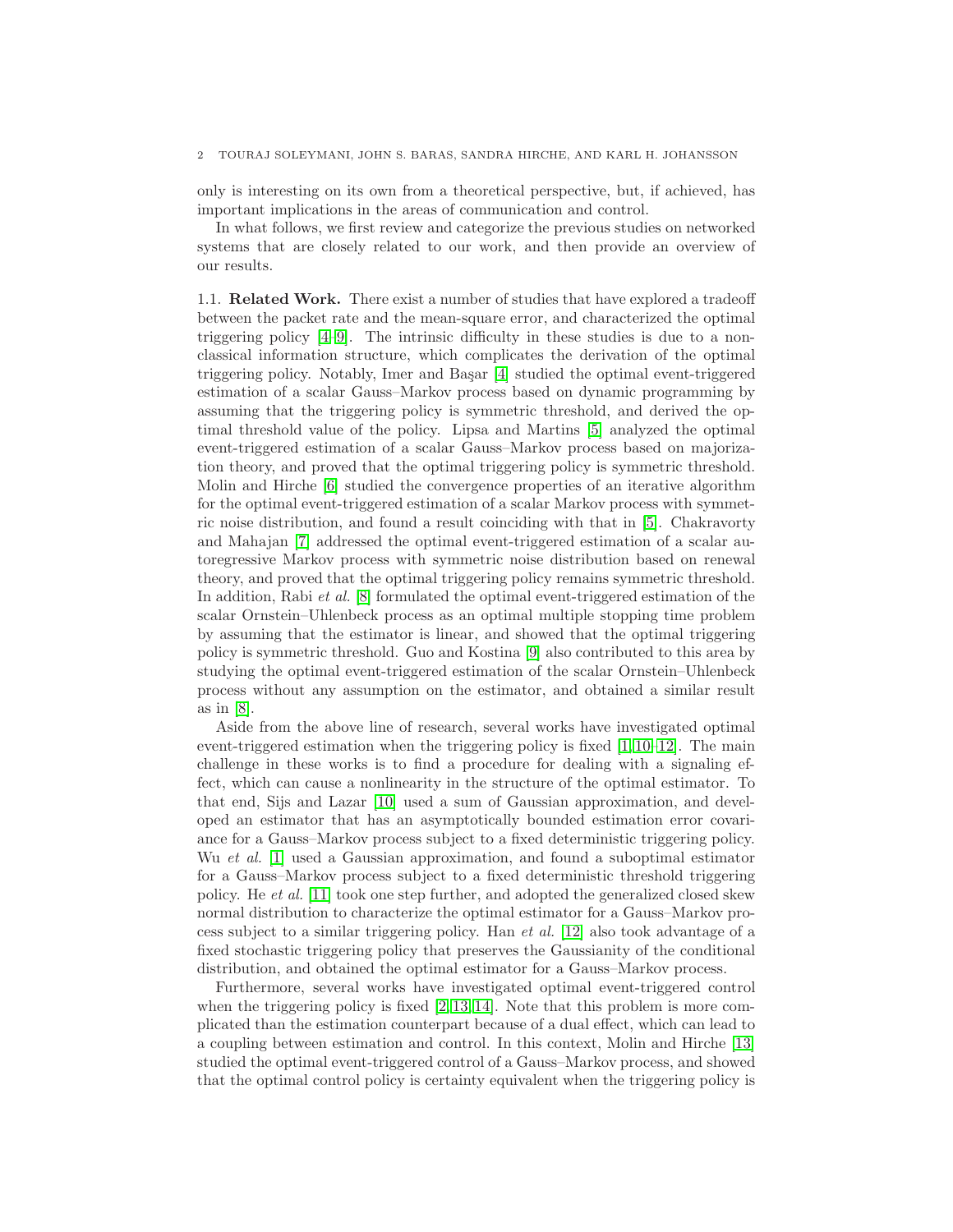reparametrizable in terms of primitive random variables. Ramesh et al. [\[2\]](#page-14-1) studied the dual effect in the optimal event-triggered control of a Gauss–Markov process, and proved that the dual effect in general exists. They also proved that the certainty equivalence principle holds if and only if the triggering policy is independent of the control policy. Later, Demirel et al. [\[14\]](#page-15-5) addressed the optimal event-triggered control of a Gauss–Markov process by adopting a stochastic triggering policy that preserves the Gaussianity of the conditional distribution, and showed that the optimal control policy remains certainty equivalent.

On the contrary to the above vein of research, there exist a few studies that have considered a tradeoff between the packet rate and the trace of variance [\[15,](#page-15-6) [16\]](#page-15-7). In this case, one instead of an observation-based triggering policy, i.e., the type used in  $[1-14]$ , searches for a variance-based triggering policy. These studies are somehow related to sensor scheduling, which dates back to a few decades ago [\[17\]](#page-15-8). Previously, Kushner [\[17\]](#page-15-8) studied the optimal control of a Gauss–Markov process subject to a limited number of observations, and found the optimal triggering policy that does not depend on the observations. Recently, Leong et al. [\[15,](#page-15-6) [16\]](#page-15-7) addressed the optimal variance-based event-triggered estimation of a Gauss–Markov process, and showed that the optimal triggering policy is a threshold policy that can be expressed in terms of the estimation error covariance. Note that when a variance-based triggering policy is used, the certainty equivalence principle simply holds [\[18\]](#page-15-9). Nevertheless, variance-based triggering policies are generally outperformed by observation-based triggering policies, as they do not take advantage of realized sensory information.

Moreover, there exist a few studies that have considered a tradeoff between the bit rate and the mean-square error in a causal setting [\[19–](#page-15-10)[21\]](#page-15-11). In this case, one instead of a triggering policy searches for a quantization policy. In particular, Witsenhausen [\[19\]](#page-15-10) addressed the sequential coding of a discrete-time k-th order Markov process over a finite time horizon, and showed that the optimal code depends on the last  $k$  process states and the current decoder state. Walrand and Varaiya [\[20\]](#page-15-12) investigated the sequential coding of a discrete-time finite-state Markov process over a noisy channel with feedback, and showed that there exists a separation in the design of the encoder and the decoder through the conditional distribution. Borkar et al. [\[21\]](#page-15-11) also studied the sequential coding of a discrete-time Markov process without fixing the quantization levels, and provided a procedure based on dynamic programming for the computation of the optimal partition. Later, Yüksel  $[22]$  extended the above results to optimal control, and showed that for a Gauss–Markov process the globally optimal quantization policy is predictive and the globally optimal control policy is certainty equivalent. Note that all these studies assume that quantized sensory information is transmitted in a periodic way.

1.2. Overview and Outline. Despite a considerable body of research in the area of networked systems, the characterization of the set of globally optimal solutions in the rate-regulation tradeoff, as described above, for multi-dimensional Gauss–Markov processes has been an open problem. In the present article, we characterize for the first time a policy profile that belongs to this set without imposing any restrictions on the information structure or the policy structure. We prove that such a policy profile consists of a symmetric threshold triggering policy and a certainty-equivalent control policy. More specifically, we show that the rate-regulation tradeoff attains a globally optimal solution of the form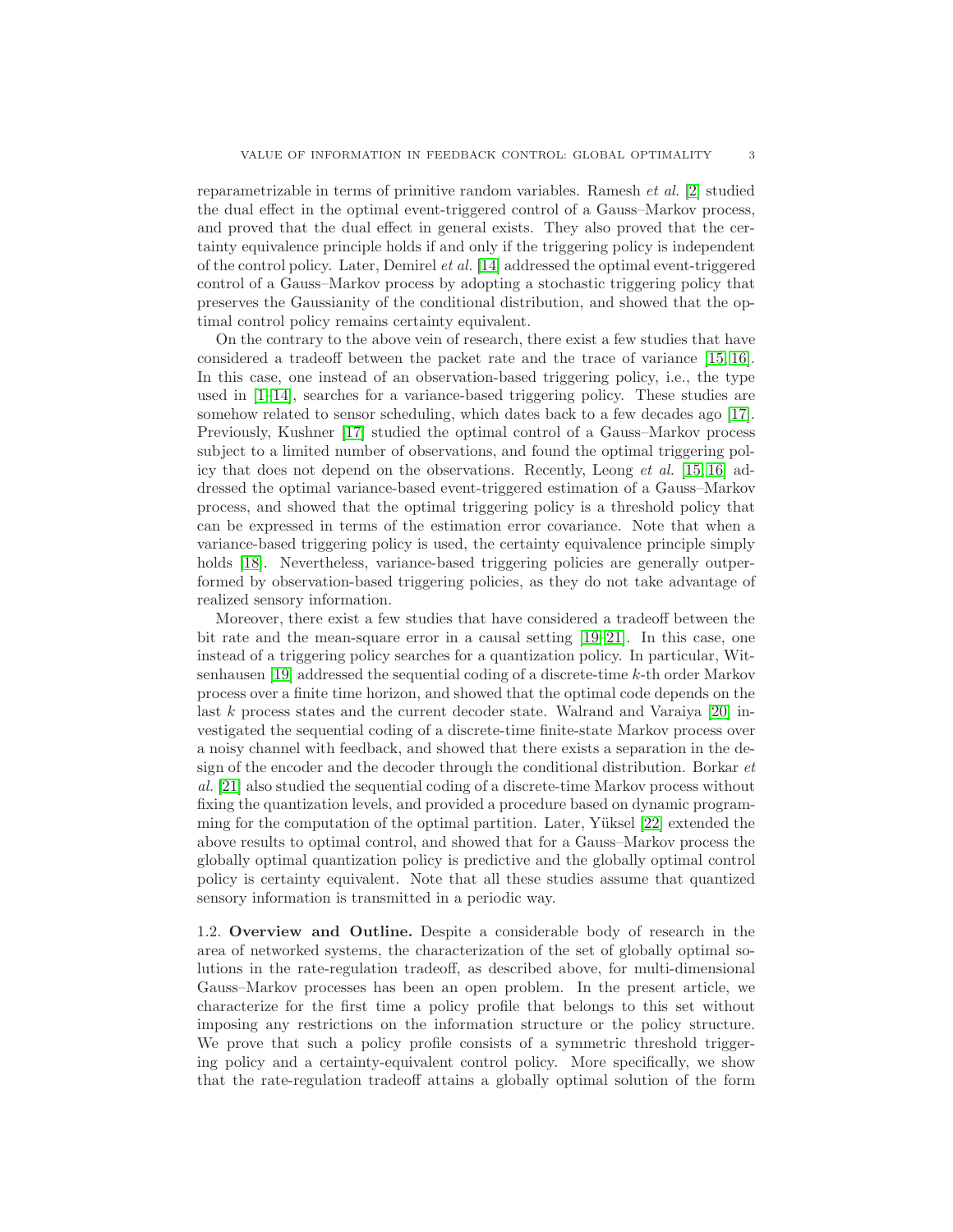$(\pi^*, \mu^*) = (\{1_{\text{Vol}_k \geq 0}\}_{k=0}^N, \{-L_k \hat{x}_k\}_{k=0}^N)$ , where  $1_{\text{Vol}_k \geq 0}$  denotes the indicator function of  $\text{Vol}_k \geq 0$ ,  $\text{Vol}_k$  is the value of information,  $L_k$  is the linear-quadraticregulator gain, and  $\hat{x}_k$  is the minimum mean-square-error state estimate at the controller. Clearly, our study is different from the studies in [\[4–](#page-14-3)[9\]](#page-15-0), where the results apply to the estimation of scalar processes. Here, the results apply to the control of multi-dimensional Gauss–Markov processes. Our study is also different from the studies in  $[1, 2, 10-14]$  $[1, 2, 10-14]$  $[1, 2, 10-14]$  $[1, 2, 10-14]$ , where an estimation policy or a control policy is derived when the triggering policy is fixed and subject to some conditions. Here, we search for a globally optimal triggering policy and a globally optimal control policy jointly and without any restrictions. Finally, our study differs from the studies in [\[15,](#page-15-6) [16,](#page-15-7) [18](#page-15-9)[–22\]](#page-15-13), where a variance-based triggering policy or a quantization policy is derived. Here, we are particularly interested in observation-based triggering policies.

Besides, in this article, we provide for the first time a global optimality analysis for the value of information  $\mathrm{Vol}_k$ , which in fact measures the difference between the benefit and the cost of a data packet. We prove that it is globally optimal that a data packet containing sensory information at time  $k$  be transmitted to the controller only if  $\text{Vol}_k$  becomes nonnegative. Using backward induction in [\[3\]](#page-14-2), we quantified and approximated the value of information for multi-dimensional Gauss–Markov processes at a Nash equilibrium, where neither decision maker has a unilateral incentive to change its policy. However, a question that was not addressed there is whether this equilibrium is globally optimal. The importance of this question cannot be overstated, as the rate-regulation tradeoff might admit other Nash equilibria with better performance. We address this question in the present article by developing new techniques, and prove that the previously characterized Nash equilibrium has zero optimality gap. Throughout our analysis, we will use the existence result and some of the mathematical derivations of [\[3\]](#page-14-2).

The article is organized in the following way. We formulate the rate-regulation tradeoff in Section [2,](#page-4-0) and present our main result in Section [3.](#page-5-0) Finally, we conclude the article in Section [4.](#page-13-0)

1.3. Preliminaries. In the sequel, the sets of real numbers and non-negative integers are denoted by R and N, respectively. For  $x, y \in \mathbb{N}$  and  $x \leq y$ , the set  $\mathbb{N}_{[x,y]}$ denotes  $\{z \in \mathbb{N} | x \leq z \leq y\}$ . The sequence of vectors  $x_0, \ldots, x_k$  is represented by  $\mathbf{x}_k$ . For matrices X and Y, the relations  $X \succ 0$  and  $Y \succeq 0$  denote that X and Y are positive definite and positive semi-definite, respectively. The indicator function of a subset A of a set X is denoted by  $1_A : X \to \{0,1\}$ . The symmetric decreasing rearrangement of a Borel measurable function  $f(x)$  vanishing at infinity is represented by  $f^*(x)$ . The probability measure of a random variable x is represented by  $P(x)$ , its probability density or probability mass function by  $p(x)$ , and its expected value and covariance by  $E[x]$  and  $cov[x]$ , respectively.

**Definition 1.** (Stochastic kernels) Let  $(\mathcal{X}, \mathcal{B}_{\mathcal{X}})$  and  $(\mathcal{Y}, \mathcal{B}_{\mathcal{Y}})$  be two measurable spaces. A Borel measurable stochastic kernel  $P : \mathcal{B}_{\mathcal{V}} \times \mathcal{X} \to [0,1]$  is a mapping such that  $A \mapsto P(A|x)$  is a probability measure on  $(\mathcal{Y}, \mathcal{B}_{\mathcal{Y}})$  for any  $x \in \mathcal{X}$ , and  $x \mapsto P(\mathcal{A}|x)$  is a Borel measurable function for any  $\mathcal{A} \in \mathcal{B}_{\mathcal{Y}}$ .

Definition 2. (Globally optimal solutions) For a given team game with two decision makers, let  $\gamma^1 \in \mathcal{G}^1$  and  $\gamma^2 \in \mathcal{G}^2$  be the decision policies of the decision makers, where  $\mathcal{G}^1$  and  $\mathcal{G}^2$  are the sets of admissible policies, and  $L(\gamma^1, \gamma^2)$  be the associated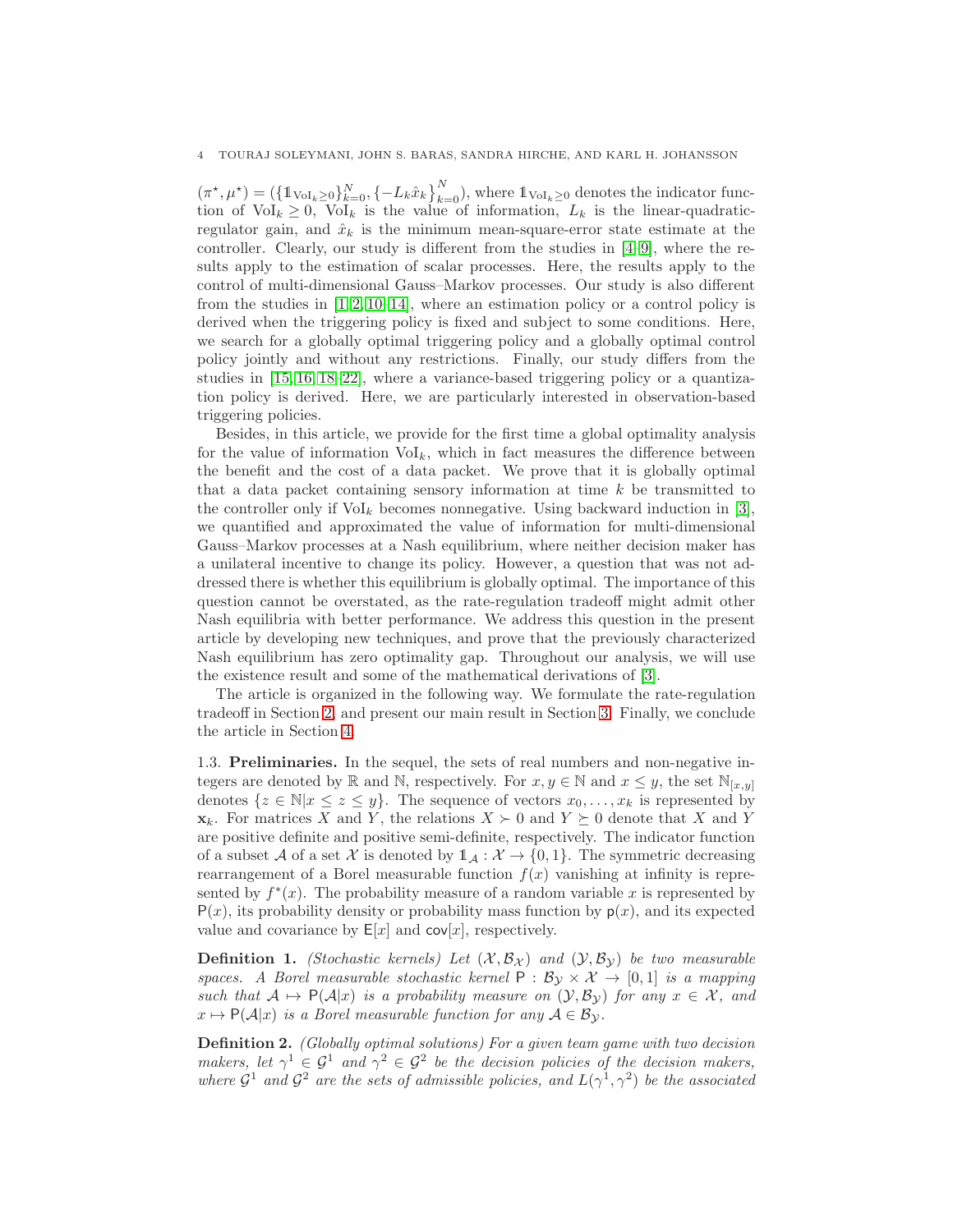loss function. A policy profile  $(\gamma^{1*}, \gamma^{2*})$  is globally optimal if

$$
L(\gamma^{1*}, \gamma^{2*}) \le L(\gamma^1, \gamma^2)
$$
, for all  $\gamma^1 \in \mathcal{G}^1, \gamma^2 \in \mathcal{G}^2$ .

Note that globally optimal solutions express a stronger solution concept than Nash equilibria.

### 2. Rate-Regulation Tradeoff

<span id="page-4-0"></span>Consider a networked control system in its basic form. The dynamics of the underlying process is given by the discrete-time state and output equations

<span id="page-4-3"></span>
$$
(1) \t\t x_{k+1} = A_k x_k + B_k u_k + w_k,
$$

$$
(2) \t\t y_k = C_k x_k + v_k,
$$

for  $k \in \mathbb{N}_{[0,N]}$  with initial condition  $x_0$ , where  $x_k \in \mathbb{R}^n$  is the state of the process,  $A_k \in \mathbb{R}^{n \times n}$  is the state matrix,  $B_k \in \mathbb{R}^{n \times m}$  is the input matrix,  $u_k \in \mathbb{R}^m$  is the control input applied by an actuator and decided by a controller that is collocated with the actuator,  $w_k \in \mathbb{R}^n$  is a Gaussian white noise with zero mean and covariance  $W_k \succ 0, y_k \in \mathbb{R}^p$  is the output of the process observed by a sensor,  $C_k \in \mathbb{R}^{p \times n}$  is the output matrix,  $v_k \in \mathbb{R}^p$  is a Gaussian white noise with zero mean and covariance  $V_k \succ 0$ , and  $N \in \mathbb{N}$  is a finite time horizon. It is assumed that  $x_0$  is a Gaussian vector with mean  $m_0$  and covariance  $M_0$ , and that  $x_0$ ,  $w_k$ , and  $v_k$  are mutually independent for all  $k \in \mathbb{N}_{[0,N]}$ . The feedback control loop is closed via a reliable but costly communication channel, and the sensory information in this channel is carried in the form of data packets subject to one-step delay. Let  $a_k$  and  $b_k$ represent the input and the output of the channel at time  $k$ , respectively. Then, we have

<span id="page-4-2"></span>(3) 
$$
b_{k+1} = \begin{cases} a_k, & \text{if } \delta_k = 1, \\ \varnothing, & \text{otherwise,} \end{cases}
$$

for  $k \in \mathbb{N}_{[0,N]}$  with  $b_0 = \emptyset$ , where  $\delta_k \in \{0,1\}$  is the transmission decision decided by an event trigger that is collocated with the sensor. It is assumed that the data packet that can be transmitted at time k contains the minimum mean-square-error state estimate at the event trigger at time  $k$ , and that the quantization error is negligible.

The event trigger and the controller, as two distributed decision makers, make their decisions based on their causal information sets, which are given by  $\mathcal{I}_k^e :=$  $\{y_t, b_t, \delta_s, u_s | t \in \mathbb{N}_{[0,k]}, s \in \mathbb{N}_{[0,k-1]}\}$  and  $\mathcal{I}_k^c := \{b_t, \delta_s, u_s | t \in \mathbb{N}_{[0,k]}, s \in \mathbb{N}_{[0,k-1]}\},$ respectively. We say that a triggering policy  $\pi$  and a control policy  $\mu$  are admissible if  $\pi = \{\mathsf{P}(\delta_k|\mathcal{I}_k^e)\}_{k=0}^N$  and  $\mu = \{\mathsf{P}(u_k|\mathcal{I}_k^c)\}_{k=0}^N$ , where  $\mathsf{P}(\delta_k|\mathcal{I}_k^e)$  and  $\mathsf{P}(u_k|\mathcal{I}_k^c)$  are Borel measurable stochastic kernels. We represent the sets of admissible triggering policies and admissible control policies by  $P$  and  $M$ , respectively.

Our goal in this study is to find a globally optimal solution  $(\pi^*, \mu^*)$  to the following stochastic optimization problem:

<span id="page-4-1"></span>(4) 
$$
\underset{\pi \in \mathcal{P}, \mu \in \mathcal{M}}{\text{minimize}} \ \Phi(\pi, \mu) := (1 - \lambda)R(\pi, \mu) + \lambda J(\pi, \mu),
$$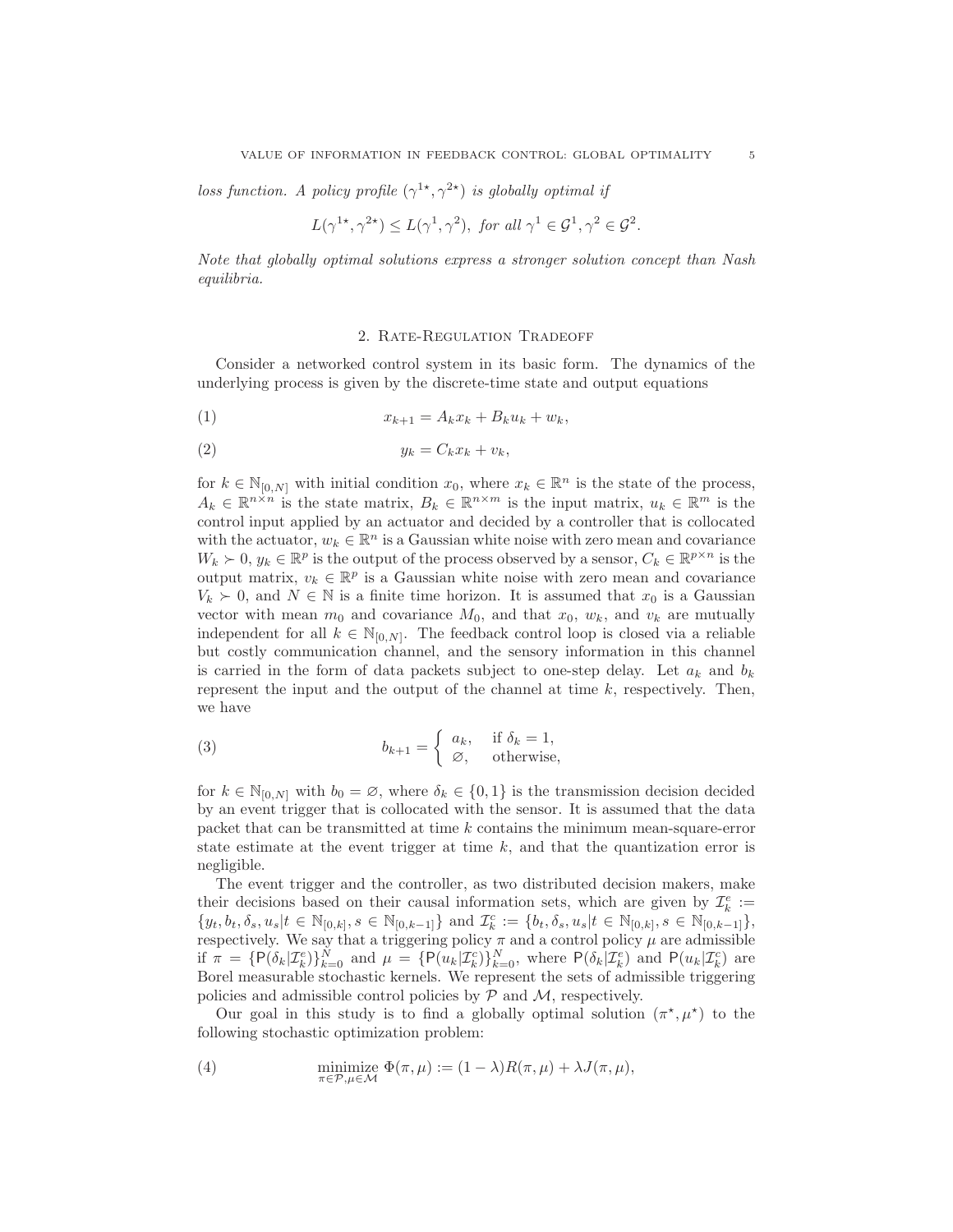for the tradeoff multiplier  $\lambda \in (0,1)$  and

(5) 
$$
R(\pi,\mu) := \frac{1}{N+1} \mathsf{E} \left[ \sum_{k=0}^{N} \ell_k \delta_k \right],
$$

(6) 
$$
J(\pi,\mu) := \frac{1}{N+1} \mathsf{E} \left[ \sum_{k=0}^{N} x_{k+1}^{T} Q_{k+1} x_{k+1} + u_{k}^{T} R_{k} u_{k} \right],
$$

where  $\ell_k \geq 0$  is a weighting coefficient and  $Q_k \succeq 0$  and  $R_k \succ 0$  are weighting matrices.

**Remark 1.** The optimization problem in  $(4)$  formulates the rate-regulation tradeoff between the packet rate and the regulation cost for multi-dimensional Gauss–Markov processes. Note that the set of globally optimal solutions in this tradeoff cannot be empty following our results in  $\beta$ , where the existence of a Nash equilibrium is proved. In the sequel, we in fact investigate the optimality gap of this very equilibrium. Our study focuses on the soft-constraint version of the rate-regulation tradeoff, where the packet rate appears in the loss function. The hard-constraint version of the rate-regulation tradeoff, where the packet rate appears as a constraint, attains the same solutions as long as there exists an associated Lagrange multiplier.

## 3. Global Optimality Analysis of the Value of Information

<span id="page-5-0"></span>The main result of this article is provided in this section. We first introduce two distinct value functions from the perspectives of the event trigger and the controller, and then provide the general formula of the value of information.

**Definition 3** (Value functions). The value functions  $V_k^e(\mathcal{I}_k^e)$  and  $V_k^c(\mathcal{I}_k^c)$  are defined as

(7) 
$$
V_k^e(\mathcal{I}_k^e) := \min_{\pi \in \mathcal{P} : \mu = \mu^*} \mathsf{E} \left[ \sum_{t=k}^N \theta_t \delta_t + \varsigma_{t+1} \Big| \mathcal{I}_k^e \right],
$$

(8) 
$$
V_k^c(\mathcal{I}_k^c) := \min_{\mu \in \mathcal{M} : \pi = \pi^*} \mathsf{E} \left[ \sum_{t=k}^N \theta_{t-1} \delta_{t-1} + \varsigma_t \Big| \mathcal{I}_k^c \right],
$$

for  $k \in \mathbb{N}_{[0,N]}$  given a policy profile  $(\pi^*, \mu^*)$ , where  $\theta_k = \ell_k(1 - \lambda)/\lambda$  and  $\varsigma_k =$  $(u_k + (B_k^T S_{k+1} B_k + R_k)^{-1} B_k^T S_{k+1} A_k x_k)^T (B_k^T S_{k+1} B_k + R_k)(u_k + (B_k^T S_{k+1} B_k + R_k)^T S_{k+1} A_k x_k)^T$  $(R_k)^{-1}B_k^T S_{k+1} A_k x_k$ ) with the exception of  $\theta_{-1} = 0$  and  $\varsigma_{N+1} = 0$ , and  $S_k \succeq 0$  obeys the algebraic Riccati equation

<span id="page-5-1"></span>(9)  
\n
$$
S_k = Q_k + A_k^T S_{k+1} A_k - A_k^T S_{k+1} B_k
$$
\n
$$
\times (B_k^T S_{k+1} B_k + R_k)^{-1} B_k^T S_{k+1} A_k,
$$

for  $k \in \mathbb{N}_{[0,N]}$  with initial condition  $S_{N+1} = Q_{N+1}$  and with the exception of  $S_{N+2} = 0.$ 

**Definition 4** (Value of Information). The value of information at time k is defined as the variation in the value function  $V_k^e(\mathcal{I}_k^e)$  with respect to the sensory information  $a_k$  that can be communicated to the controller at time k, i.e.,

(10) 
$$
\text{Vol}_k := V_k^e(\mathcal{I}_k^e)|_{\delta_k=0} - V_k^e(\mathcal{I}_k^e)|_{\delta_k=1},
$$

where  $V_k^e(\mathcal{I}_k^e)|_{\delta_k}$  denotes the value function  $V_k^e(\mathcal{I}_k^e)$  when the transmission decision  $\delta_k$  is enforced.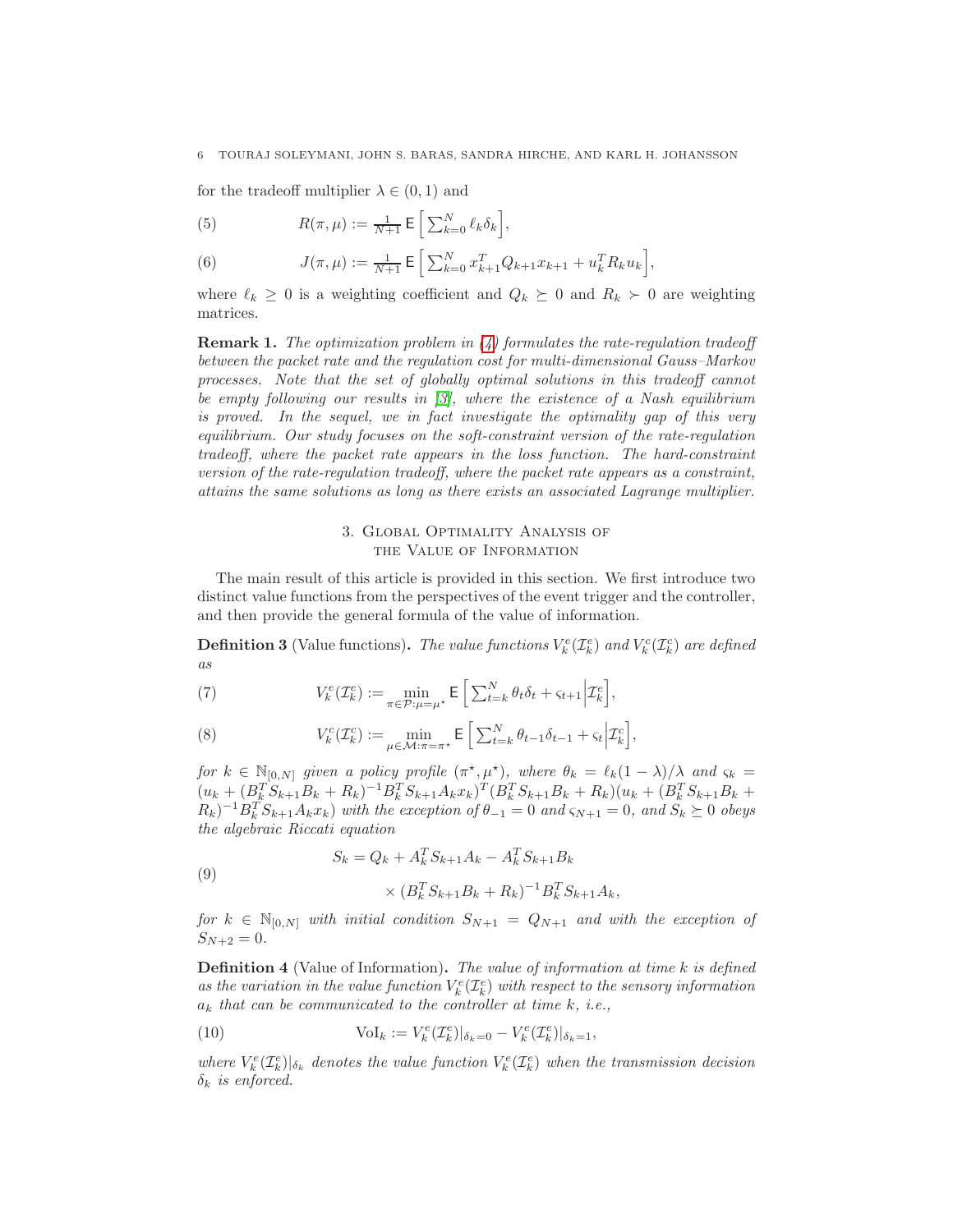Let  $\check{x}_k := \mathsf{E}[x_k | \mathcal{I}_k^e]$  and  $\hat{x}_k := \mathsf{E}[x_k | \mathcal{I}_k^c]$  denote the minimum mean-square-error state estimates at the event trigger and the controller, respectively. In addition, let us define the estimation error from the perspective of the event trigger  $\check{e}_k :=$  $x_k - \mathsf{E}[x_k|\mathcal{I}_k^e],$  the estimation error from the perspective of the controller  $\hat{e}_k :=$  $x_k - \mathsf{E}[x_k|\mathcal{I}_k^c]$ , and the estimation mismatch  $\tilde{e}_k := \mathsf{E}[x_k|\mathcal{I}_k^c] - \mathsf{E}[x_k|\mathcal{I}_k^c]$ . The next theorem states our main result on the characterization of a globally optimal solution in the rate-regulation tradeoff.

**Theorem 1.** The rate-regulation tradeoff attains a globally optimal solution  $(\pi^*, \mu^*)$ such that

<span id="page-6-0"></span>(11) 
$$
(\pi^*, \mu^*) = \left( \left\{ 1_{\text{Vol}_k \geq 0} \right\}_{k=0}^N, \left\{ -L_k \hat{x}_k \right\}_{k=0}^N \right),
$$

with

<span id="page-6-1"></span>(12) 
$$
\text{Vol}_k = \tilde{e}_k^T A_k^T \Gamma_{k+1} A_k \tilde{e}_k - \theta_k + \varrho_k,
$$

<span id="page-6-2"></span>(13) 
$$
\hat{x}_{k+1} = A_k \hat{x}_k + B_k u_k + \delta_k A_k \tilde{e}_k,
$$

for  $k \in \mathbb{N}_{[0,N]}$ , where  $L_k = (B_k^T S_{k+1} B_k + R_k)^{-1} B_k^T S_{k+1} A_k$  is the control gain,  $\Gamma_k =$  $A_k^T S_{k+1} B_k (B_k^T S_{k+1} B_k + R_k)^{-1} B_k^T S_{k+1} A_k$  is a weighting matrix,  $\varrho_k = \mathsf{E}[V_{k+1}^e(\mathcal{I}_{k+1}^e)]$  $\mathcal{I}_k^e, \delta_k = 0] - \mathsf{E}[V_{k+1}^e(\mathcal{I}_{k+1}^e)|\mathcal{I}_k^e, \delta_k = 1]$  is a symmetric function of  $\tilde{e}_k$ , and  $\hat{x}_0 = m_0$ is the initial condition.

**Remark 2.** The globally optimal solution  $(\pi^*, \mu^*)$  in [\(11\)](#page-6-0) consists of a symmetric threshold triggering policy based on the value of information and a certaintyequivalent control policy based on a non-Gaussian linear state estimator. This result is important as it shows that the characterized Nash equilibrium in  $\beta$  has zero optimality gap. Observe that the decision policies  $\pi^*$  and  $\mu^*$  are deterministic, implying that randomization does not improve the system performance, and that they can be designed separately. Moreover, note that  $\text{Vol}_k(\mathcal{I}_k^e)$  in [\(12\)](#page-6-1), which is a symmetric function of the estimation mismatch  $\tilde{e}_k$ , measures the difference between the benefit of transmitting a data packet, i.e.,  $\tilde{e}_k^T A_k^T \Gamma_{k+1} A_k \tilde{e}_k + \varrho_k$ , and its associated cost, i.e.,  $\theta_k$ . This means that it is globally optimal that a data packet containing the sensory information  $\tilde{x}_k$  be transmitted to the controller only if its benefit surpasses its cost, i.e.,  $\text{Vol}_k \geq 0$ . Furthermore, note that the state estimate  $\hat{x}_k$  in [\(13\)](#page-6-2) obeys a linear recursive equation with no residual  $i_k := A_k \mathsf{E}[\hat{e}_k | \mathcal{I}_k^c, \delta_k = 0]$  (see Lemma [2](#page-14-8)) in the Appendix for the general equation of the optimal estimator at the controller). This implies that the controller's inference about the state of the process when no data packet is delivered has no contribution from the minimum mean-square-error perspective. Finally, we remark that at the globally optimal solution  $(\pi^*, \mu^*)$  the transmission of the state estimate  $\tilde{x}_k$  is equivalent to that of the estimation mismatch  $\tilde{e}_k$ , whose magnitude is comparatively smaller.

Proof. Let  $(\pi^o, \mu^o)$  denote a policy profile in the set of globally optimal solutions. As we said earlier, this set cannot be empty. We prove that the policy profile  $(\pi^*, \mu^*)$  in the claim is globally optimal by showing that  $\Phi(\pi^*, \mu^*)$  cannot be greater than  $\Phi(\pi^o, \mu^o)$ . Our proof is structured in the following way. We first find an innovation-based triggering policy  $\sigma$  such that  $\Phi(\sigma, \mu^o) = \Phi(\pi^o, \mu^o)$ . Then, we derive a certainty-equivalent control policy  $\xi$  such that  $\Phi(\sigma,\xi) \leq \Phi(\sigma,\mu^o)$ . Afterwards, we construct a symmetric triggering policy  $\omega$  such that  $\Phi(\omega, \xi) \leq \Phi(\sigma, \xi)$ . Finally, we show that for the policy profile in the claim we have  $\Phi(\pi^*, \mu^*) \leq \Phi(\omega, \xi)$ .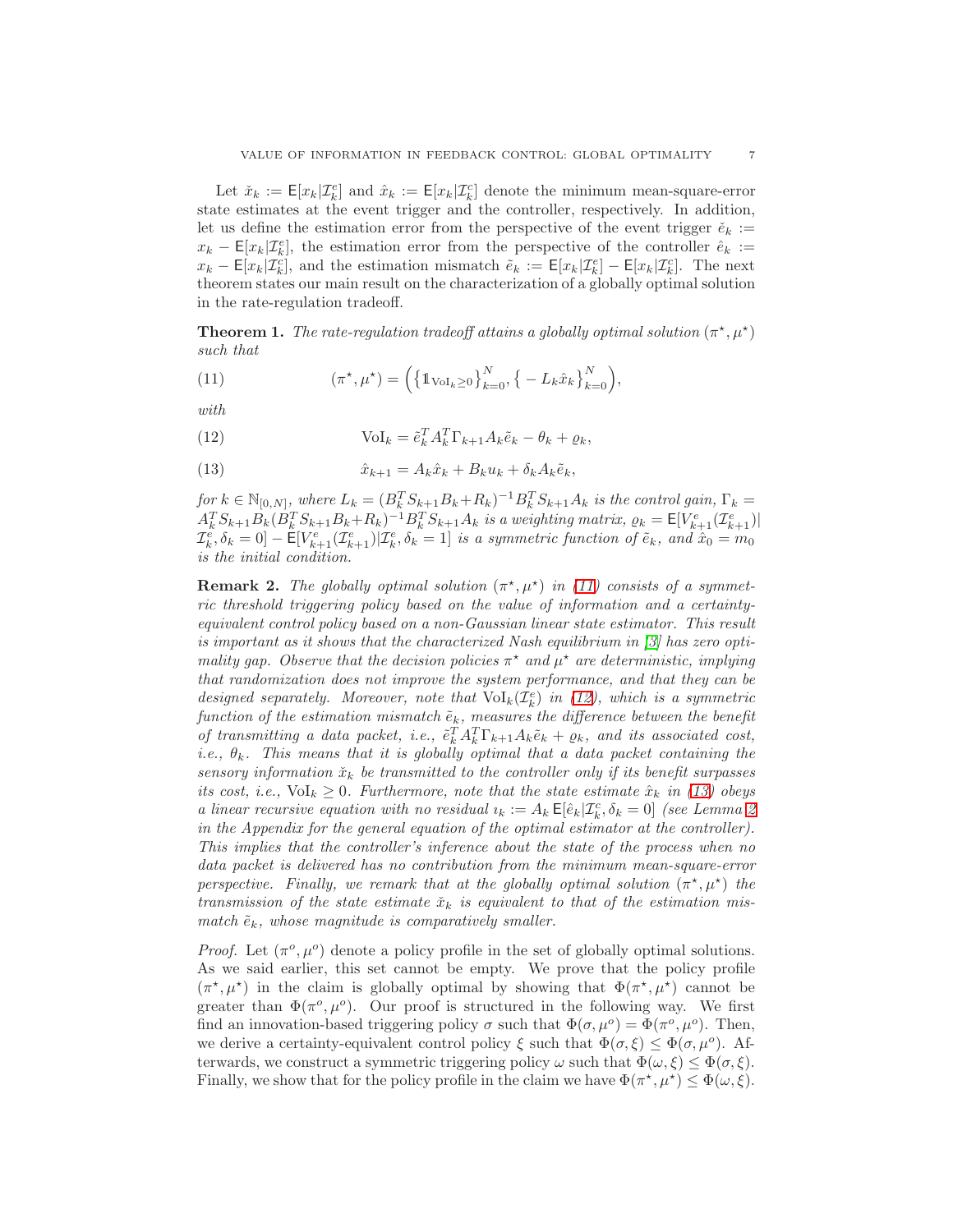### 8 TOURAJ SOLEYMANI, JOHN S. BARAS, SANDRA HIRCHE, AND KARL H. JOHANSSON

Throughout our analysis, without loss of generality, we assume that  $m_0 = 0$ . Similar arguments can be made for  $m_0 \neq 0$  following a coordinate transformation.

In the first step, we will show that, given the control policy  $\mu^o$ , we can find an innovation-based triggering policy  $\sigma$  that is equivalent to the triggering policy  $\pi^o$ . Note that the innovation  $\nu_k := y_k - C_k \mathsf{E}[x_k | \mathcal{I}_{k-1}^e]$  is a white Gaussian noise with zero mean and covariance  $N_k = C_k M_k C_k^T + V_k$ , where  $M_k = \text{cov}[x_k | \mathcal{I}_{k-1}^e]$ . From this definition, we have  $y_k = \nu_k + E_k \check{\mathbf{x}}_{k-1} + F_k \mathbf{u}_{k-1}$ , where  $E_k$  and  $F_k$  are matrices of proper dimensions. By Lemma [1,](#page-13-1) we have  $\check{\mathbf{x}}_k = G_k \mathbf{v}_k + H_k \mathbf{u}_{k-1}$ , where  $G_k$  and  $H_k$  are matrices of proper dimensions. In addition, from [\(3\)](#page-4-2), we know that  $\mathbf{b}_k$  is a function of  $\check{\mathbf{x}}_{k-1}$  and  $\delta_{k-1}$ . As a result, it is possible to write

$$
\mathsf{p}_{\pi^o}(\delta_k|\mathcal{I}_k^e) = \mathsf{p}_{\pi^o}(\delta_k|\nu_k, \delta_{k-1}, \mathbf{u}_{k-1}),
$$
  

$$
\mathsf{p}_{\mu^o}(u_k|\mathcal{I}_k^c) = \mathsf{p}_{\mu^o}(u_k|\nu_{k-1}, \delta_{k-1}, \mathbf{u}_{k-1}).
$$

Accordingly, any realizations of  $\delta_k$  and  $u_k$  can be expressed as  $\delta_k = \delta_k(\eta_k; \nu_k, \delta_{k-1},$  $\mathbf{u}_{k-1}$  and  $u_k = u_k(\zeta_k; \nu_{k-1}, \boldsymbol{\delta}_{k-1}, \mathbf{u}_{k-1}),$  respectively, where  $\eta_k$  and  $\zeta_k$  represent random variables that are independent of any other variables. Hence, it is possible to recursively construct  $\sigma$  with  $p_{\sigma}(\delta_k | \nu_k, \delta_{k-1}, \zeta_{k-1})$  such that it is equivalent to  $p_{\pi^o}(\delta_k|\mathcal{I}_k^e)$ . This proves that  $\Phi(\sigma,\mu^o) = \Phi(\pi^o,\mu^o)$ . Note that although the triggering policy  $\sigma$  has been constructed associated with the control policy  $\mu^o$ , it now depends only on  $\nu_k$ ,  $\delta_{k-1}$ , and  $\zeta_{k-1}$  at each time k.

In the second step, given the triggering policy  $\sigma$ , we will search for an optimal control policy  $\xi$ , and prove that  $\xi$  is certainty equivalent. Using [\(1\)](#page-4-3) and [\(9\)](#page-5-1), we can derive the following identities:

<span id="page-7-0"></span>(14) 
$$
x_{k+1}^T S_{k+1} x_{k+1} = (A_k x_k + B_k u_k + w_k)^T
$$

$$
\times S_{k+1} (A_k x_k + B_k u_k + w_k),
$$

<span id="page-7-1"></span>(15) 
$$
x_k^T S_k x_k = x_k^T (Q_k + A_k^T S_{k+1} A_k - L_k^T (B_k^T S_{k+1} B_k + R_k) L_k) x_k,
$$

<span id="page-7-2"></span>(16) 
$$
x_{N+1}^T S_{N+1} x_{N+1} - x_0^T S_0 x_0
$$

$$
= \sum_{k=0}^N x_{k+1}^T S_{k+1} x_{k+1} - \sum_{k=0}^N x_k^T S_k x_k.
$$

Then, incorporating the identities  $(14)$  and  $(15)$  into the identity  $(16)$ , taking the expectation of both sides of [\(16\)](#page-7-2), and using the facts that  $w_k$  is independent of  $x_k$ and  $u_k$  and that the terms  $x_0^T S_0 x_0$  and  $w_k^T S_{k+1} w_k$  are independent of the decision policies, we find the following loss function:

(17) 
$$
\Psi(\sigma,\mu) := \mathsf{E}\left[\sum_{k=0}^N \theta_k \delta_k + \varsigma_k\right],
$$

for  $\sigma$  that was obtained in the first step and for any  $\mu \in \mathcal{M}$ . Note that  $\Psi(\sigma, \mu)$  is equivalent to  $\Phi(\sigma,\mu)$ . Associated with  $\Psi(\sigma,\mu)$ , we define the value function  $V_k^c(\mathcal{I}_k^c)$ when  $\sigma$  is given as

(18) 
$$
V_k^c(\mathcal{I}_k^c) := \min_{\mu \in \mathcal{M}} \mathsf{E} \left[ \sum_{t=k}^N \theta_{t-1} \delta_{t-1} + \varsigma_t \Big| \mathcal{I}_k^c \right],
$$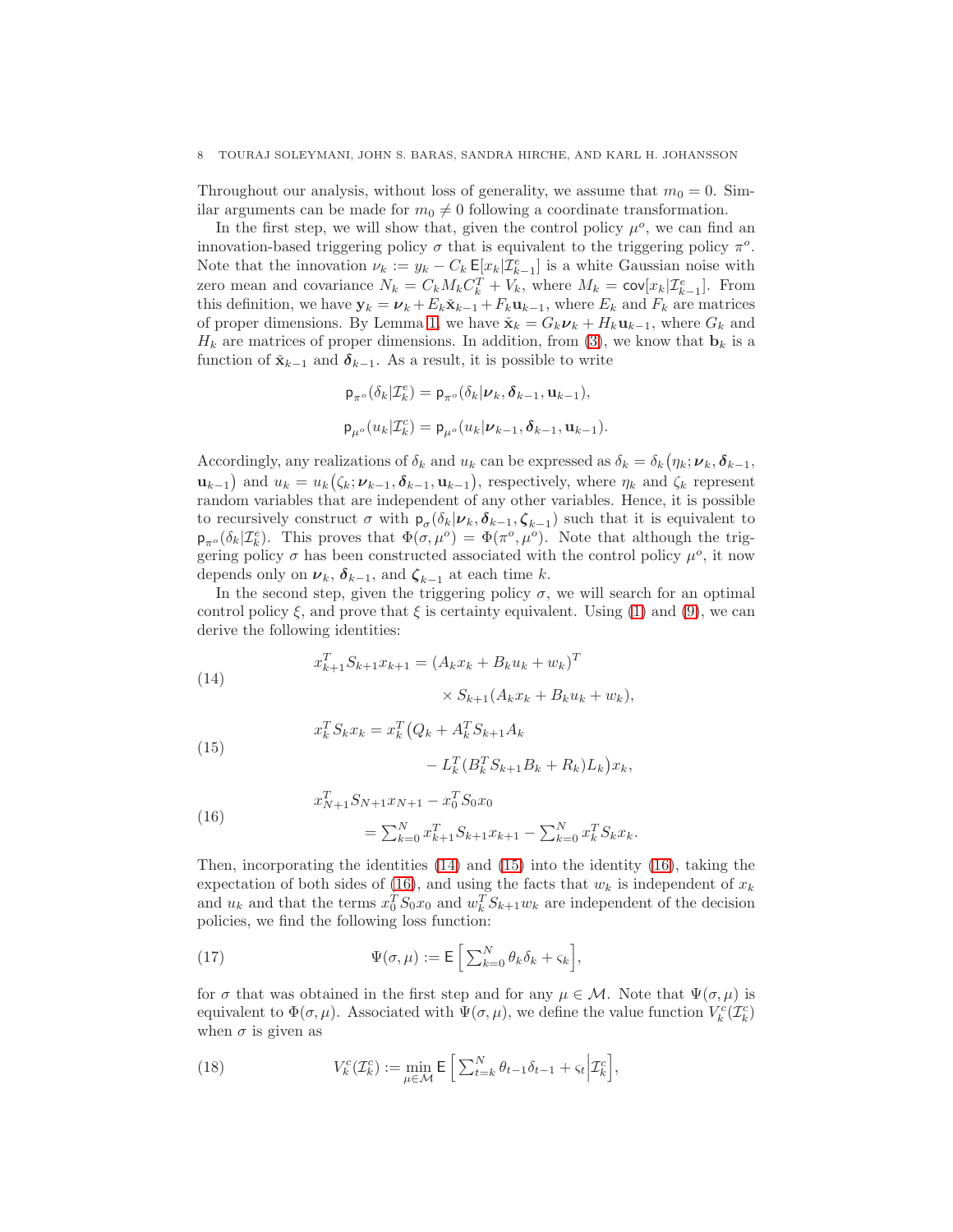for  $k \in \mathbb{N}_{[0,N]}$  with initial condition  $V^c_{N+1}(\mathcal{I}^c_{N+1}) = 0$ . By Lemmas [1](#page-13-1) and [2](#page-14-8) in the Appendix, we observe that  $\hat{e}_k$  and  $\tilde{e}_k$  obey

<span id="page-8-0"></span>(19) 
$$
\hat{e}_{k+1} = A_k \hat{e}_k - \delta_k A_k \tilde{e}_k + w_k - (1 - \delta_k) u_k,
$$

<span id="page-8-1"></span>(20) 
$$
\tilde{e}_{k+1} = (1 - \delta_k) A_k \tilde{e}_k + K_{k+1} \nu_{k+1} - (1 - \delta_k) \nu_k,
$$

for  $k \in \mathbb{N}_{[0,N]}$  with initial conditions  $\hat{e}_0 = x_0$  and  $\tilde{e}_0 = K_0 \nu_0$ , where  $i_k = A_k \mathsf{E}[\hat{e}_k | \mathcal{I}_k^c]$ ,  $\delta_k = 0$ . It is easy to deduce from [\(19\)](#page-8-0) and [\(20\)](#page-8-1) that  $\hat{e}_k$  and  $\tilde{e}_k$  are independent of the control inputs under  $\sigma$ . Now, following a similar argument used in the proof of Theorem 1 in [\[3\]](#page-14-2), we find that the value function  $V_k^c(\mathcal{I}_k^c)$  should obey

$$
V_k^c(\mathcal{I}_k^c) = \min_{u_k \in \mathbb{R}^m} \left\{ \theta_{k-1} \mathsf{E}[\delta_{k-1} | \mathcal{I}_k^c] + \text{tr}(\Gamma_k Z_k) \right.
$$

$$
+ (u_k + L_k \hat{x}_k)^T (B_k^T S_{k+1} B_k + R_k)
$$

$$
\times (u_k + L_k \hat{x}_k) + \mathsf{E}[V_{k+1}^c(\mathcal{I}_{k+1}^c) | \mathcal{I}_k^c] \right\},
$$

for  $k \in \mathbb{N}_{[0,N]}$ , where  $\delta_{k-1}$  and  $Z_k = \text{cov}[\hat{e}_k | \mathcal{I}_k^c]$  are independent of the control inputs. As a result, the minimizer is obtained by  $u_k^* = -L_k\hat{x}_k$ . This establishes that  $\Phi(\sigma,\xi) \leq \Phi(\sigma,\mu^o)$ .

In the third step, given the control policy  $\xi$ , we will prove that  $\Phi(\omega, \xi) \leq \Phi(\sigma, \xi)$ , where  $\omega$  is a special form of  $\sigma$  that is symmetric with respect to  $\nu_k$  at each time k. Let N be the set on which  $\nu_k$  is defined,  $\mathcal{B}(r)$  be a ball of radius r centered at the origin and of proper dimension, and  $\varpi_k \in \mathcal{N}$  be a variable obtained by the transformation  $T_k \nu_k$  for a given  $T_k$ . We recursively construct  $\omega$  such that at each time  $k$  the following conditions are satisfied:

<span id="page-8-2"></span>(21)  

$$
\int_{\mathcal{N}} \mathsf{p}_{\omega}(\delta_k = 0 | \varpi_k, \delta_{k-1} = 0) \, \mathsf{s}_k(\varpi_k) d\varpi_k
$$

$$
= \int_{\mathcal{N}} \mathsf{p}_{\sigma}(\delta_k = 0 | \varpi_k, \delta_{k-1} = 0) \, \mathsf{q}_k(\varpi_k) d\varpi_k,
$$

and

<span id="page-8-3"></span>(22)  

$$
\int_{\mathcal{B}(r)} \mathsf{p}_{\omega}(\delta_k = 0 | \varpi_k, \delta_{k-1} = 0) \, \mathsf{s}_k(\varpi_k) d\varpi_k
$$

$$
\geq \int_{\mathcal{B}(r)} \left( \mathsf{p}_{\sigma}(\delta_k = 0 | \varpi_k, \delta_{k-1} = 0) \, \mathsf{q}_k(\varpi_k) \right)^* d\varpi_k,
$$

for all  $r \geq 0$  with  $\mathsf{p}_{\omega}(\delta_k = 0 | \varpi_k, \delta_{k-1} = 0) \mathsf{s}_k(\varpi_k)$  as a radially symmetric function of  $\varpi_k$ , where  $\mathsf{s}_k(.) := \mathsf{p}_{\omega}(.|\boldsymbol{\delta}_{k-1} = 0)$  and  $\mathsf{q}_k(.) := \mathsf{p}_{\sigma}(.|\boldsymbol{\delta}_{k-1} = 0)$ . Note that while the first condition states that  $p_\omega(\delta_k = 0 | \varpi_k, \delta_{k-1} = 0) s_k(\varpi_k)$  has the same volume under the curve as  $(\mathbf{p}_{\sigma}(\delta_k=0|\varpi_k,\boldsymbol{\delta}_{k-1}=0)\mathbf{q}_k(\varpi_k))^*$ , the second condition in fact states that the former is equally or more concentrated near the origin than the latter. This concentration near the origin, as we will see, leads to better estimation performance of the innovation, which is a Gaussian vector with zero mean.

Observe that

$$
\mathsf{s}_{k+1}(\nu_{k+1}) = \frac{\mathsf{p}(\nu_{k+1})\,\mathsf{p}_{\omega}(\delta_k = 0|\nu_k, \delta_{k-1} = 0)\,\mathsf{s}_k(\nu_k)}{\mathsf{p}_{\omega}(\delta_k = 0|\delta_{k-1} = 0)},
$$
\n
$$
\mathsf{q}_{k+1}(\nu_{k+1}) = \frac{\mathsf{p}(\nu_{k+1})\,\mathsf{p}_{\sigma}(\delta_k = 0|\nu_k, \delta_{k-1} = 0)\,\mathsf{q}_k(\nu_k)}{\mathsf{p}_{\sigma}(\delta_k = 0|\delta_{k-1} = 0)},
$$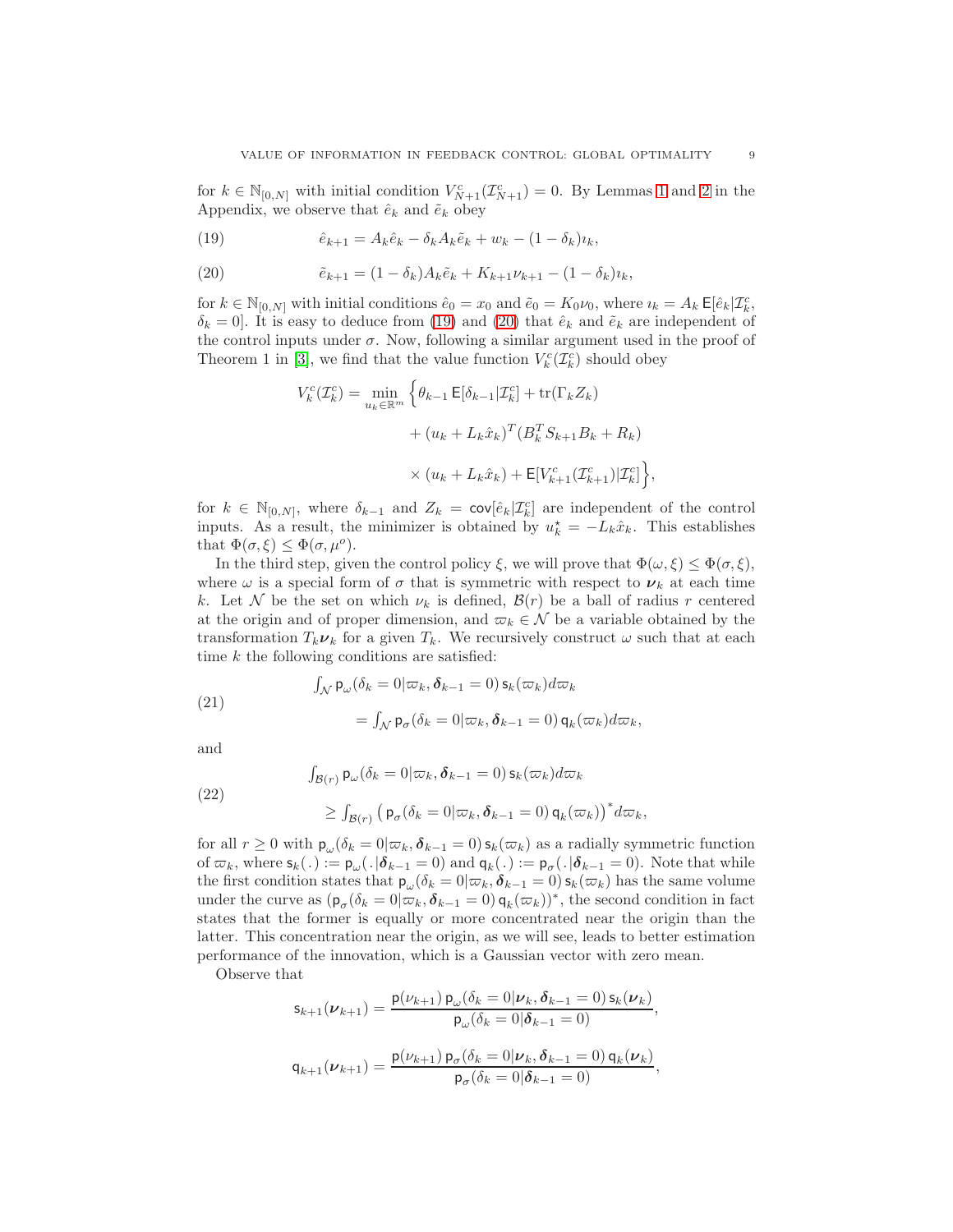with initial conditions  $\mathsf{s}_0(\nu_0) = \mathsf{q}_0(\nu_0) = \mathsf{p}(\nu_0)$ . Hence, given  $T_k$ , we can obtain  $\mathsf{s}_k(\varpi_k)$  and  $\mathsf{p}_\sigma(\delta_k=0|\varpi_k,\boldsymbol{\delta}_{k-1}=0)$   $\mathsf{q}_k(\varpi_k)$  based on  $\mathsf{s}_k(\boldsymbol{\nu}_k)$  and  $\mathsf{q}_{k+1}(\boldsymbol{\nu}_{k+1})/$   $\mathsf{p}(\nu_{k+1}),$ respectively. Moreover, observe that

$$
\begin{aligned} \mathsf{p}_{\sigma}(\delta_k = 0 | \boldsymbol{\delta}_{k-1} = 0) \\ &= \int_{\mathcal{N}} \mathsf{p}_{\sigma}(\delta_k = 0 | \varpi_k, \boldsymbol{\delta}_{k-1} = 0) \, \mathsf{p}_{\sigma}(\varpi_k | \boldsymbol{\delta}_{k-1} = 0) d\varpi_k \\ &= \int_{\mathcal{N}} \mathsf{p}_{\omega}(\delta_k = 0 | \varpi_k, \boldsymbol{\delta}_{k-1} = 0) \, \mathsf{p}_{\omega}(\varpi_k | \boldsymbol{\delta}_{k-1} = 0) d\varpi_k \\ &= \mathsf{p}_{\omega}(\delta_k = 0 | \boldsymbol{\delta}_{k-1} = 0), \end{aligned}
$$

where in the second equality we used [\(21\)](#page-8-2). This relation will be useful in the following derivation.

To adopt the above construction, we need to introduce an equivalent loss function. It is possible to write

 $\Psi$ 

$$
(\sigma, \xi) = \mathsf{E} \left[ \sum_{k=0}^{N} \theta_k \delta_k + \varsigma_k \right]
$$
  
\n
$$
= \mathsf{E} \left[ \sum_{k=0}^{N} \theta_k \delta_k + \hat{e}_k^T \Gamma_k \hat{e}_k \right]
$$
  
\n
$$
= \sum_{k=0}^{N} \mathsf{E} \left[ \theta_k \delta_k + \mathsf{E} [\hat{e}_k^T \Gamma_k \hat{e}_k | \mathcal{I}_k^e] \right]
$$
  
\n
$$
= \sum_{k=0}^{N} \mathsf{E} \left[ \theta_k \delta_k + \hat{e}_k^T \Gamma_k \tilde{e}_k + \text{tr}(\Gamma_k Y_k) \right],
$$

for any  $\sigma \in \mathcal{P}$  that is innovation-based and for  $\xi$  that was obtained in the second step, where in the second equality we incorporated the control inputs  $u_k = -L_k\hat{x}_k$ , and in the third equality we used the tower property of conditional expectations. Note that  $\Psi(\sigma,\xi)$  is equivalent to  $\Phi(\sigma,\xi)$ . Let us define the loss function  $\Omega_{\sigma}^M(\tilde{e}_0)$  as

$$
\Omega_{\sigma}^M(\tilde{e}_0) := \sum_{k=0}^M \mathsf{E} \left[ \theta_k \delta_k + \tilde{e}_k^T \Gamma_k \tilde{e}_k \right],
$$

for  $M \in \mathbb{N}_{[0,N]}$  given  $\tilde{e}_0$ . Since  $\text{tr}(\Gamma_k Y_k)$  is independent of the decision policies, to prove the claim in the third step, it is enough to prove that  $\Omega_{\omega}^M(\tilde{e}_0) \leq \Omega_{\sigma}^M(\tilde{e}_0)$  for any  $M \in \{0, \ldots, N\}$  and for any Gaussian vector  $\tilde{e}_0$ . Note that  $\tilde{e}_0 = K_0 \nu_0$  under both  $\sigma$  and  $\omega$ . Moreover, using the fact that  $\mathsf{p}_{\sigma}(\delta_0 = 0) = \mathsf{p}_{\omega}(\delta_0 = 0)$ , we obtain

$$
\mathsf{E}_{\sigma} \left[ \delta_0 \right] = 1 - \mathsf{p}_{\sigma} (\delta_0 = 0)
$$

$$
= 1 - \mathsf{p}_{\omega} (\delta_0 = 0) = \mathsf{E}_{\omega} \left[ \delta_0 \right]
$$

.

Hence, the claim holds for the time horizon 0. We assume that it also holds for all time horizons from 1 to  $M-1$ . Observe that by the law of total probability, the following identities hold:

<span id="page-9-0"></span>(23) 
$$
\mathsf{p}_{\sigma}(\delta_0 = 1) + \mathsf{p}_{\sigma}(\delta_t = 0) + \sum_{s=1}^t \mathsf{p}_{\sigma}(\delta_{s-1} = 0, \delta_s = 1) = 1,
$$

for any  $t \in \mathbb{N}_{[0,N]}$ . Applying the law of total expectation for the terms  $\mathsf{E}[\theta_k \delta_k]$  and  $\mathsf{E}[\tilde{e}_k^T \Gamma_k \tilde{e}_k]$  in  $\Omega_{\sigma}^M(\tilde{e}_0)$  on a partition provided by the identity [\(23\)](#page-9-0) for  $t = k - 1$ , and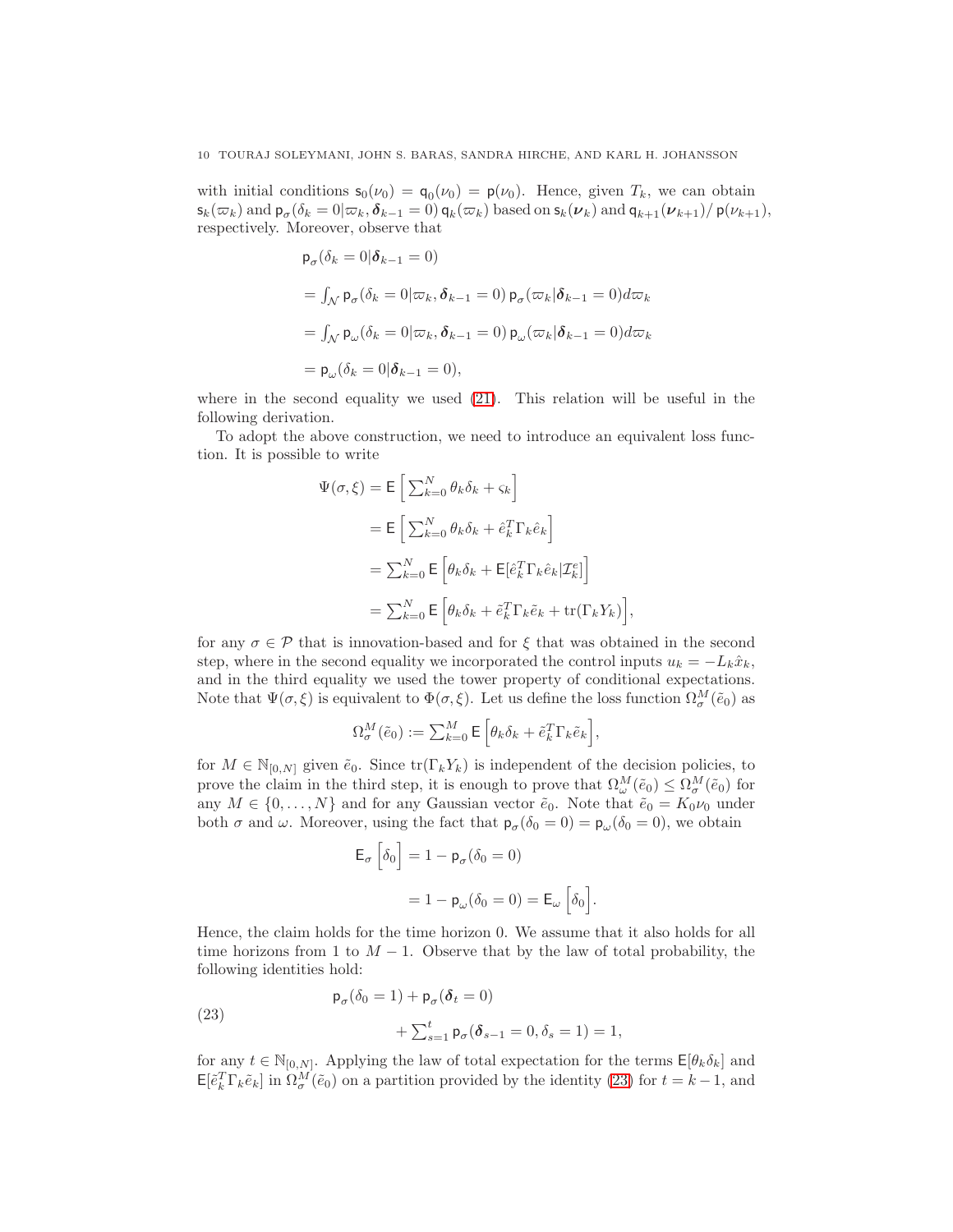repeating this procedure for all  $k \in \mathbb{N}_{[1,M]}$ , we can obtain

$$
\Omega_{\sigma}^{M}(\tilde{e}_{0}) = \sum_{k=0}^{M} \left\{ \theta_{k} \, \mathsf{p}_{\sigma}(\boldsymbol{\delta}_{k-1} = 0) \, \mathsf{E}_{\sigma} \left[ \delta_{k} \middle| \boldsymbol{\delta}_{k-1} = 0 \right] \right.
$$

$$
+ \mathsf{p}_{\sigma}(\boldsymbol{\delta}_{k-1} = 0) \, \mathsf{E}_{\sigma} \left[ \tilde{e}_{k}^{T} \Gamma_{k} \tilde{e}_{k} \middle| \boldsymbol{\delta}_{k-1} = 0 \right]
$$

$$
+ \mathsf{p}_{\sigma}(\boldsymbol{\delta}_{k-1} = 0, \delta_{k} = 1)
$$

$$
\times \mathsf{E}_{\sigma} \left[ \Omega_{\sigma}^{k+1,M}(\tilde{e}_{k+1}) \middle| \boldsymbol{\delta}_{k-1} = 0, \delta_{k} = 1 \right] \right\},
$$

for  $M \in \mathbb{N}_{[0,N]}$ , where the cost-to-go  $\Omega^{k,M}_{\sigma}(\tilde{e}_k)$  is defined as

$$
\Omega^{k,M}_\sigma(\tilde{e}_k) := \textstyle\sum_{t=k}^M \mathsf{E}\left[\theta_t\delta_t + \tilde{e}^T_t\Gamma_t\tilde{e}_t\right],
$$

given  $\tilde{e}_k$ . Now, we will show that the probability coefficients, the transmission decision terms, the estimation mismatch terms, and the cost-to-go terms in  $\Omega_{\sigma}^M(\tilde{e}_0)$ under  $\sigma$  cannot be less than those when  $\omega$  is used instead. First, note that since  $\mathsf{p}_{\sigma}(\delta_k = 0|\boldsymbol{\delta}_{k-1} = 0) = \mathsf{p}_{\omega}(\delta_k = 0|\boldsymbol{\delta}_{k-1} = 0)$ , we have  $\mathsf{p}_{\sigma}(\boldsymbol{\delta}_{k-1} = 0) = \mathsf{p}_{\omega}(\boldsymbol{\delta}_{k-1} = 0)$ and  $p_{\sigma}(\delta_{k-1} = 0, \delta_k = 1) = p_{\omega}(\delta_{k-1} = 0, \delta_k = 1)$ . Hence, all the probability coefficients remain the same. Moreover, for the transmission decision terms, we get

$$
\mathsf{E}_{\sigma} \left[ \delta_k \Big| \boldsymbol{\delta}_{k-1} = 0 \right] = 1 - \mathsf{p}_{\sigma} (\delta_k = 0 | \boldsymbol{\delta}_{k-1} = 0)
$$

$$
= 1 - \mathsf{p}_{\omega} (\delta_k = 0 | \boldsymbol{\delta}_{k-1} = 0)
$$

$$
= \mathsf{E}_{\omega} \left[ \delta_k \Big| \boldsymbol{\delta}_{k-1} = 0 \right].
$$

We continue the proof for the estimation mismatch terms by first showing that  $i_k = 0$  for all  $k \in \mathbb{N}_{[0,N]}$  under  $\omega$ . We assume that  $i_t = 0$  for all  $t \in \mathbb{N}_{[0,k-1]}$ . It is possible to write

$$
\mathsf{E}\left[\hat{e}_k \Big| \mathcal{I}_k^c, \delta_k\right] = \mathsf{E}\left[\mathsf{E}[\hat{e}_k | \mathcal{I}_k^e, \delta_k]\Big| \mathcal{I}_k^c, \delta_k\right]
$$

$$
= \mathsf{E}\left[\mathsf{E}[\hat{e}_k | \mathcal{I}_k^e]\Big| \mathcal{I}_k^c, \delta_k\right]
$$

$$
= \mathsf{E}\left[\tilde{e}_k \Big| \mathcal{I}_k^c, \delta_k\right],
$$

where the first equality comes from the tower property of the conditional expectations and the second equality from the fact that  $\delta_k$  is a function of  $\mathcal{I}_k^e$ . Hence,  $u_k = A_k \mathsf{E}[\hat{e}_k | \mathcal{I}_k^c, \delta_k = 0] = A_k \mathsf{E}[\tilde{e}_k | \mathcal{I}_k^c, \delta_k = 0].$  Let  $\tau_k$  denote the time elapsed since the last delivery when we are at time k. We have  $\tilde{e}_{k-\tau_k} = K_{k-\tau_k} \nu_{k-\tau_k}$ , and from [\(20\)](#page-8-1), we can express  $i_k$  under  $\omega$  as

$$
i_k = A_k \mathsf{E}_{\omega} \left[ \sum_{t=0}^{\tau_k} D_{k-t} \nu_{k-t} \middle| \delta_{k-\tau_k} = 0, \dots, \delta_k = 0 \right]
$$

$$
= A_k \sum_{t=0}^{\tau_k} D_{k-t} \mathsf{E}_{\omega} \left[ \nu_{k-t} \middle| \delta_{k-\tau_k} = 0, \dots, \delta_k = 0 \right],
$$

where  $D_{k-t}$  is a matrix depending on  $A_s$  for  $s \in \mathbb{N}_{[k-t,k-1]}$  and  $K_{k-t}$ . Since  $p_{\omega}(\nu_k|\delta_k=0)$  has zero mean, we deduce that  $p_{\omega}(\nu_{k-\tau_k},\ldots,\nu_k|\delta_{k-\tau_k}=0,\ldots,\delta_k=0)$ 0) has also zero mean. This implies that  $i_k = 0$  for all  $k \in \mathbb{N}_{[0,N]}$  under  $\omega$ . Given this observation, from [\(20\)](#page-8-1) when  $\delta_{k-1} = 0$ , we find that  $\tilde{e}_k = X_k \nu_{k-1} + K_k \nu_k + c_k$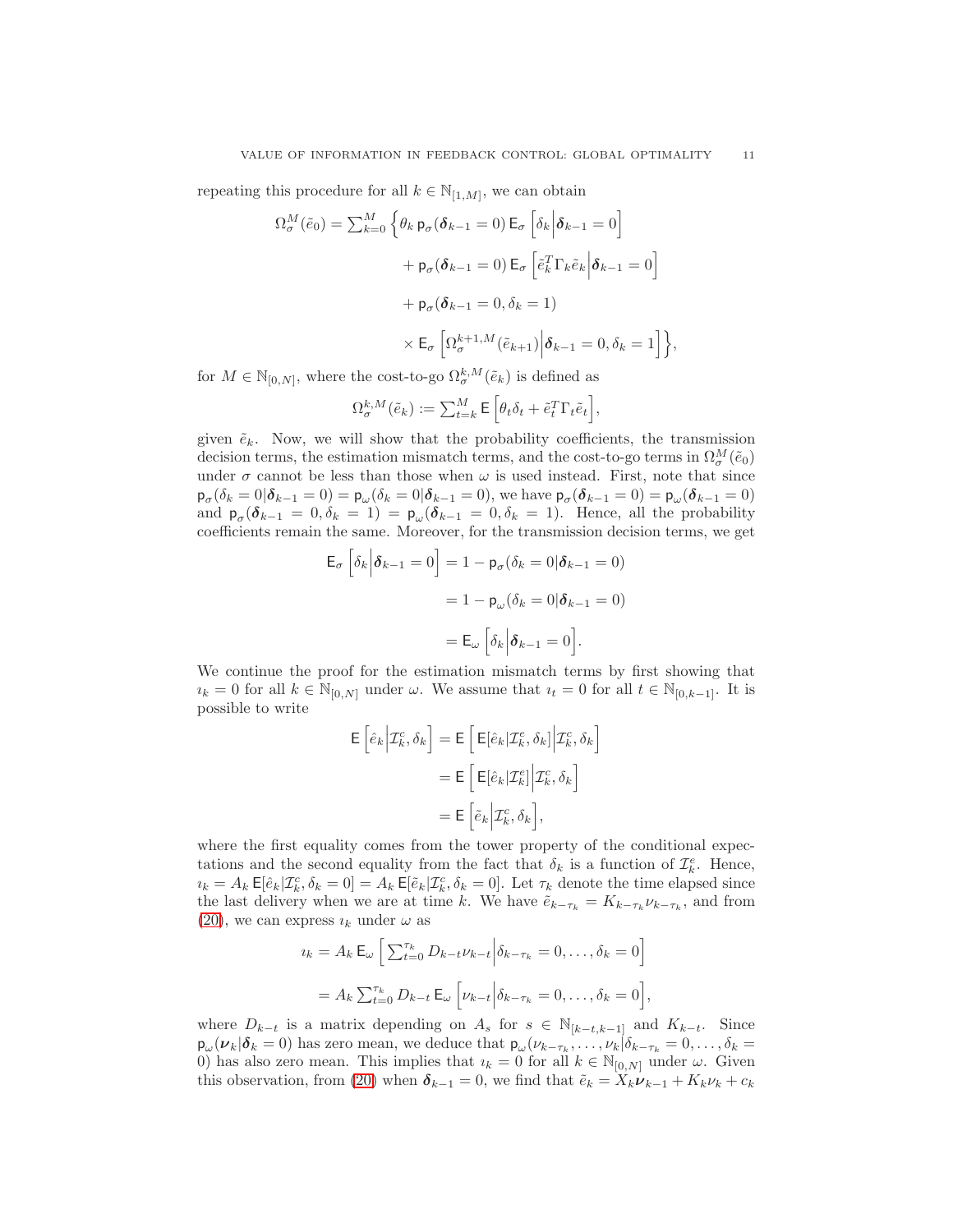under  $\sigma$ , and that  $\tilde{e}_k = X_k \nu_{k-1} + K_k \nu_k$  under  $\omega$ , for a suitable matrix  $X_k$  and a suitable vector  $c_k$  both independent of  $\nu_k$ . We can then write

$$
\mathsf{E}_{\sigma} \left[ \tilde{e}_{k}^{T} \Gamma_{k} \tilde{e}_{k} \middle| \boldsymbol{\delta}_{k-1} = 0 \right]
$$
\n
$$
= \mathsf{E}_{\sigma} \left[ \left( X_{k} \boldsymbol{\nu}_{k-1} + K_{k} \boldsymbol{\nu}_{k} + c_{k} \right)^{T} \Gamma_{k} \right]
$$
\n
$$
\times \left( X_{k} \boldsymbol{\nu}_{k-1} + K_{k} \boldsymbol{\nu}_{k} + c_{k} \right) \middle| \boldsymbol{\delta}_{k-1} = 0 \right]
$$
\n
$$
= \mathsf{E}_{\sigma} \left[ \boldsymbol{\nu}_{k-1}^{T} X_{k}^{T} \Gamma_{k} X_{k} \boldsymbol{\nu}_{k-1} + \boldsymbol{\nu}_{k}^{T} K_{k}^{T} \Gamma_{k} K_{k} \boldsymbol{\nu}_{k} \right]
$$
\n
$$
+ c_{k}^{T} \Gamma_{k} c_{k} + 2 \boldsymbol{\nu}_{k-1}^{T} X_{k}^{T} \Gamma_{k} c_{k} \middle| \boldsymbol{\delta}_{k-1} = 0 \right],
$$

where in the second equality we used the fact that  $\nu_k$  has zero mean and is independent of  $\nu_{k-1}$  and  $\delta_{k-1}$ . Let us now use the decomposition  $\Gamma_k = L_k^T U_k U_k^T L_k$ , choose  $T_{k-1} = U_k^T L_k X_k$ , and define  $f_\sigma(\varpi_{k-1}, \nu_k) := (\varpi_{k-1} + U_k^T L_k c_k)^T (\varpi_{k-1} +$  $U_k^T L_k c_k + v_k^T K_k^T \Gamma_k K_k \nu_k, f_\omega(\varpi_{k-1}, \nu_k) := \varpi_{k-1}^T \varpi_{k-1} + \nu_k^T K_k^T \Gamma_k K_k \nu_k, g_\sigma(\ .) :=$  $z - \min_z\{z, f_\sigma(\,.\,) \},$  and  $g_\omega(\,.\,) := z - \min_z\{z, f_\omega(\,.\,) \}.$  Clearly, for any fixed z,  $g_{\sigma}(\varpi_{k-1}, \nu_k)$  and  $g_{\omega}(\varpi_{k-1}, \nu_k)$  vanish at infinity. It follows that

$$
\mathsf{E}_{\sigma} \left[ \tilde{e}_k^T \Gamma_k \tilde{e}_k \middle| \boldsymbol{\delta}_{k-1} = 0 \right] = \int_{\mathcal{N}} \int_{\mathcal{N}} f_{\sigma}(\varpi_{k-1}, \nu_k)
$$

$$
\times \mathsf{p}_{\sigma}(\varpi_{k-1} | \boldsymbol{\delta}_{k-1} = 0) \, \mathsf{p}(\nu_k) d\varpi_{k-1} d\nu_k.
$$

In addition, we can write

$$
\int_{\mathcal{N}} g_{\sigma}(\varpi_{k-1}, \nu_{k})
$$
\n
$$
\times \mathsf{p}_{\sigma}(\delta_{k-1} = 0 | \varpi_{k-1}, \delta_{k-2} = 0) \mathsf{q}_{k-1}(\varpi_{k-1}) d \varpi_{k-1}
$$
\n
$$
\leq \int_{\mathcal{N}} g_{\sigma}^{*}(\varpi_{k-1}, \nu_{k})
$$
\n
$$
\times \left( \mathsf{p}_{\sigma}(\delta_{k-1} = 0 | \varpi_{k-1}, \delta_{k-2} = 0) \mathsf{q}_{k-1}(\varpi_{k-1}) \right)^{*} d \varpi_{k-1}
$$
\n
$$
= \int_{\mathcal{N}} g_{\omega}(\varpi_{k-1}, \nu_{k})
$$
\n
$$
\times \left( \mathsf{p}_{\sigma}(\delta_{k-1} = 0 | \varpi_{k-1}, \delta_{k-2} = 0) \mathsf{q}_{k-1}(\varpi_{k-1}) \right)^{*} d \varpi_{k-1}
$$
\n
$$
\leq \int_{\mathcal{N}} g_{\omega}(\varpi_{k-1}, \nu_{k})
$$
\n
$$
\times \mathsf{p}_{\omega}(\delta_{k-1} = 0 | \varpi_{k-1}, \delta_{k-2} = 0) \mathsf{s}_{k-1}(\varpi_{k-1}) d \varpi_{k-1},
$$

where in the first inequality we used the Hardy-Littlewood inequality (see Lemma [3](#page-14-9) in the Appendix) with respect to  $\varpi_{k-1}$ , in the equality the fact that  $g_{\sigma}^{*}(\varpi_{k-1}, \nu_{k}) =$  $g_{\omega}(\varpi_{k-1}, \nu_k)$ , and in the second inequality Lemma [4](#page-14-10) in the Appendix and [\(22\)](#page-8-3). This implies that

$$
\int_{\mathcal{N}} \min_{z} \{z, f_{\sigma}(\varpi_{k-1}, \nu_k) \} \mathsf{p}_{\sigma}(\varpi_{k-1} | \delta_{k-1} = 0) d\varpi_{k-1}
$$
  

$$
\geq \int_{\mathcal{N}} \min_{z} \{z, f_{\omega}(\varpi_{k-1}, \nu_k) \} \mathsf{p}_{\omega}(\varpi_{k-1} | \delta_{k-1} = 0) d\varpi_{k-1},
$$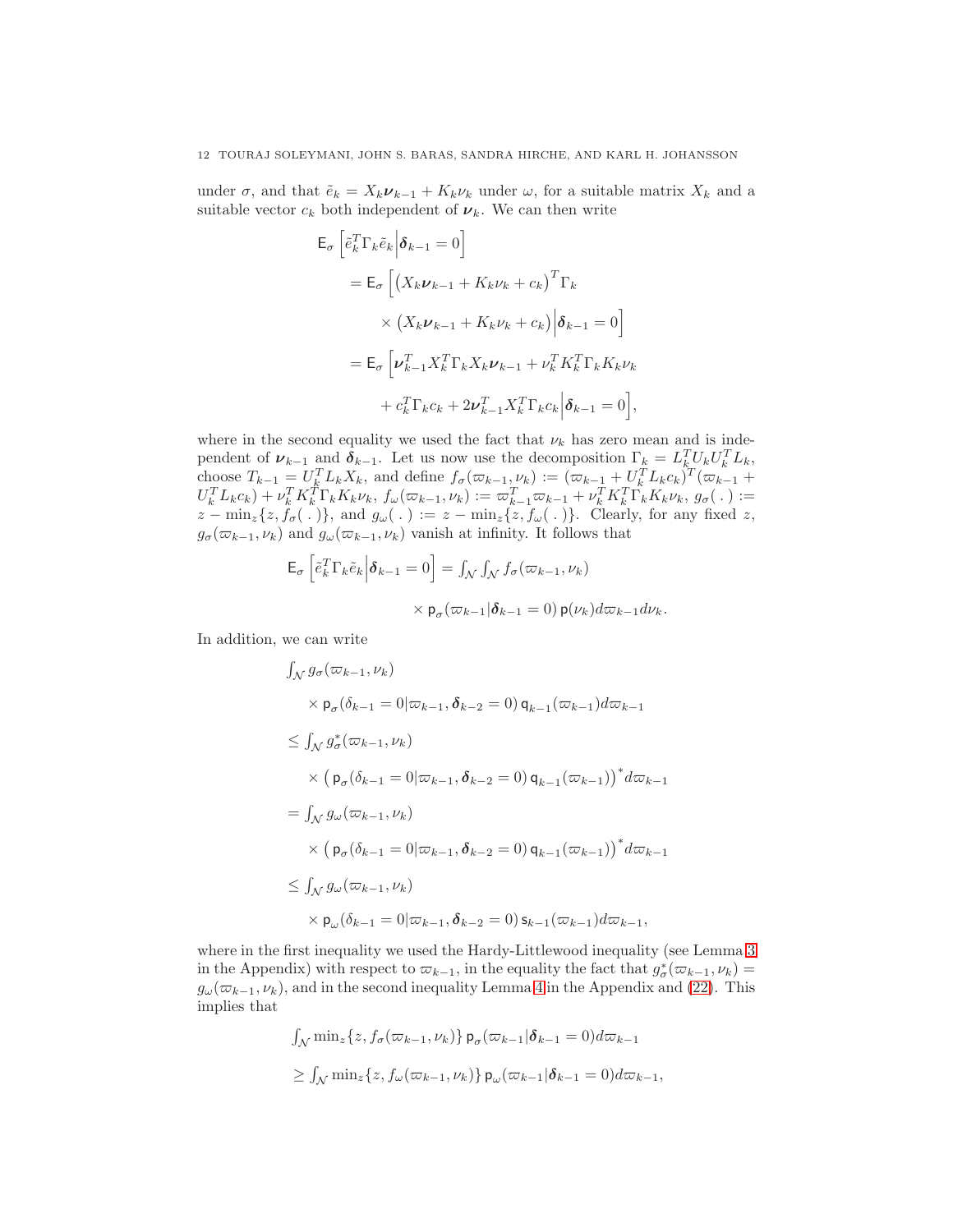where we used the facts that

$$
\mathsf{p}_{\sigma}(\varpi_{k-1}|\boldsymbol{\delta}_{k-1}=0)
$$

$$
= \frac{p_{\sigma}(\delta_{k-1} = 0 | \varpi_{k-1}, \delta_{k-2} = 0) q_{k-1}(\varpi_{k-1})}{p_{\sigma}(\delta_{k-1} = 0 | \delta_{k-2} = 0)},
$$

and that  $\mathsf{p}_{\sigma}(\delta_{k-1} = 0 | \boldsymbol{\delta}_{k-2} = 0) = \mathsf{p}_{\omega}(\delta_{k-1} = 0 | \boldsymbol{\delta}_{k-2} = 0)$ . Now, taking z to infinity, we conclude that

$$
\int_{\mathcal{N}} f_{\sigma}(\varpi_{k-1}, \nu_k) \mathsf{p}_{\sigma}(\varpi_{k-1}|\boldsymbol{\delta}_{k-1} = 0) d\varpi_{k-1}
$$
  

$$
\geq \int_{\mathcal{N}} f_{\omega}(\varpi_{k-1}, \nu_k) \mathsf{p}_{\omega}(\varpi_{k-1}|\boldsymbol{\delta}_{k-1} = 0) d\varpi_{k-1}.
$$

Therefore,

$$
\mathsf{E}_{\sigma}\left[\tilde{e}_k^T\Gamma_k\tilde{e}_k\Big|\boldsymbol{\delta}_{k-1}=0\right]\geq \mathsf{E}_{\omega}\left[\tilde{e}_k^T\Gamma_k\tilde{e}_k\Big|\boldsymbol{\delta}_{k-1}=0\right].
$$

Finally, for the cost-to-go terms, we have

$$
\mathsf{E}_{\sigma} \left[ \Omega_{\sigma}^{k+1,M}(\tilde{e}_{k+1}) \Big| \boldsymbol{\delta}_{k-1} = 0, \delta_{k} = 1 \right]
$$
  
=  $\int_{\mathcal{N}^{k+2}} \Omega_{\sigma}^{k+1,M}(\tilde{e}_{k+1}) \mathsf{p}_{\sigma}(\nu_{k+1} | \boldsymbol{\delta}_{k-1} = 0, \delta_{k} = 1) d \nu_{k+1}.$ 

Note that  $\tilde{e}_{k+1} = K_{k+1} \nu_{k+1}$  under both  $\sigma$  and  $\omega$  when  $\delta_k = 1$ . Let  $\bar{\Omega}^M_{\sigma}(\tilde{e}_0)$  denote a loss function that is structurally similar to  $\Omega_{\sigma}^{M}(\tilde{e}_{0})$  but with different parameters. Clearly, if  $\Omega_{\sigma}^{M}(\tilde{e}_{0}) \geq \Omega_{\omega}^{M}(\tilde{e}_{0}),$  then  $\bar{\Omega}_{\sigma}^{M}(\tilde{e}_{0}) \geq \bar{\Omega}_{\omega}^{M}(\tilde{e}_{0}).$  We can write

$$
\int_{\mathcal{N}^{k+2}} \Omega_{\sigma}^{k+1,M}(K_{k+1}\nu_{k+1})
$$
\n
$$
\times \mathsf{p}_{\sigma}(\nu_{k+1}|\delta_{k-1}=0,\delta_k=1)d\nu_{k+1}
$$
\n
$$
= \int_{\mathcal{N}} \bar{\Omega}_{\sigma}^{M-k-1}(K_{k+1}\nu_{k+1})\mathsf{p}(\nu_{k+1})d\nu_{k+1}
$$
\n
$$
\geq \int_{\mathcal{N}} \bar{\Omega}_{\omega}^{M-k-1}(K_{k+1}\nu_{k+1})\mathsf{p}(\nu_{k+1})d\nu_{k+1}
$$
\n
$$
= \int_{\mathcal{N}^{k+2}} \Omega_{\omega}^{k+1,M}(K_{k+1}\nu_{k+1})
$$
\n
$$
\times \mathsf{p}_{\omega}(\nu_{k+1}|\delta_{k-1}=0,\delta_k=1)d\nu_{k+1},
$$

where in the equalities we used the facts that  $\Omega_{\sigma}^{k+1,M}(\tilde{e}) = \overline{\Omega}_{\sigma}^{M-k-1}(\tilde{e})$  for any Gaussian vector  $\tilde{e}$  and a suitable selection of the parameters in  $\overline{\Omega}^{M-k-1}_{\sigma}(\tilde{e})$ , and that  $\nu_{k+1}$  is independent of  $\delta_k$ , and the Fubini's theorem; and in the inequality we used the hypothesis  $\Omega^{M-k-1}_{\sigma}(\tilde{e}) \geq \Omega^{M-k-1}_{\omega}(\tilde{e})$  for any Gaussian vector  $\tilde{e}$ . Therefore,

$$
\mathsf{E}_{\sigma} \left[ \Omega_{\sigma}^{k+1,M}(\tilde{e}_{k+1}) \Big| \boldsymbol{\delta}_{k-1} = 0, \delta_{k} = 1 \right]
$$
  

$$
\geq \mathsf{E}_{\omega} \left[ \Omega_{\omega}^{k+1,M}(\tilde{e}_{k+1}) \Big| \boldsymbol{\delta}_{k-1} = 0, \delta_{k} = 1 \right].
$$

This establishes that  $\Omega_{\omega}^{M}(\tilde{e}_{0}) \leq \Omega_{\sigma}^{M}(\tilde{e}_{0})$  and  $\Phi(\omega,\xi) \leq \Phi(\sigma,\xi)$ .

In the final step, we will conclude global optimality of the policy profile in the claim. Consider the following loss function:

$$
\Psi(\omega,\xi) = \mathsf{E}\left[\sum_{k=0}^{N} \theta_k \delta_k + \varsigma_k\right],
$$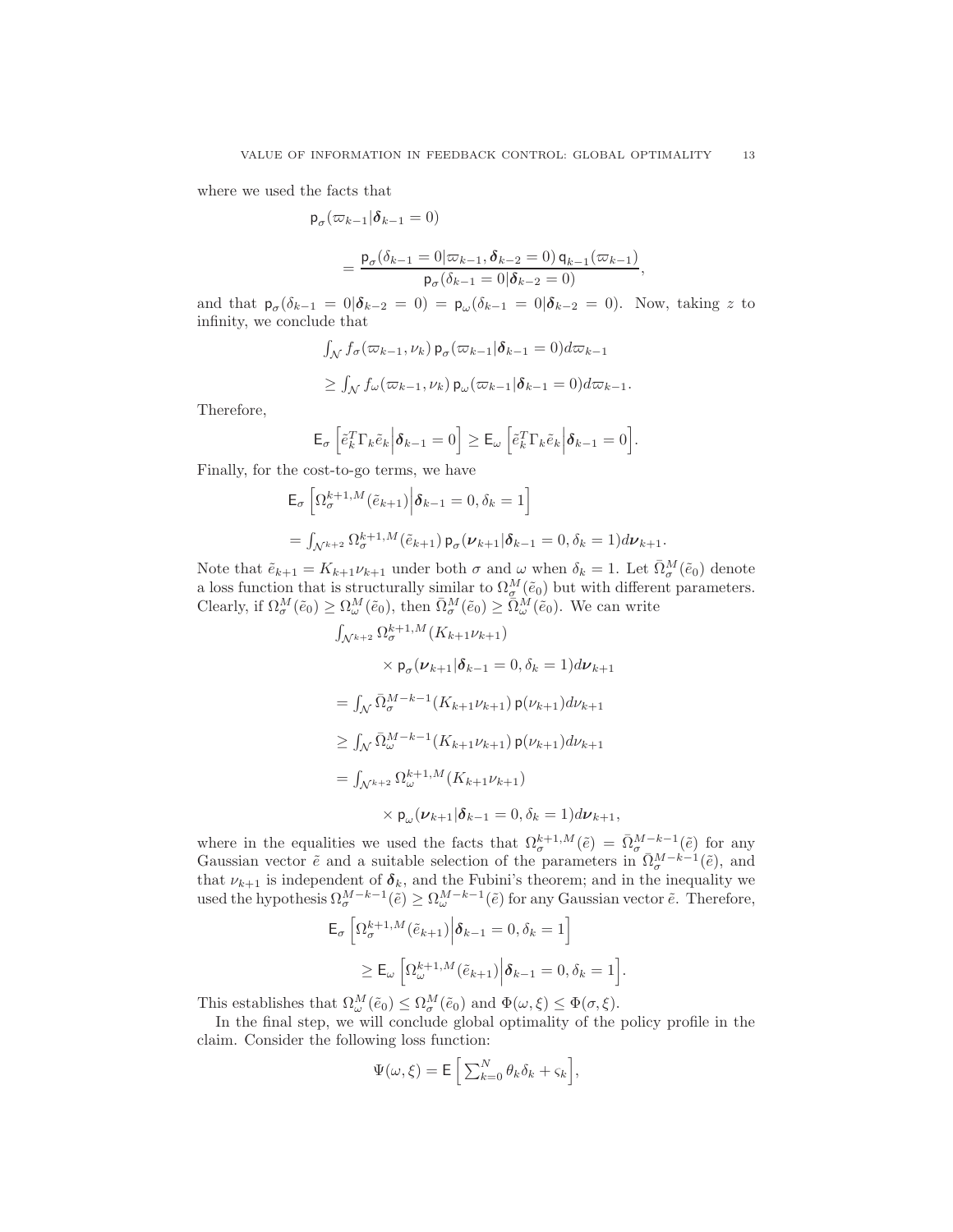for any  $\omega \in \mathcal{P}$  that is of the form specified in the third step and for  $\xi$  that was obtained in the second step. Again note that  $\Psi(\omega, \xi)$  is equivalent to  $\Phi(\omega, \xi)$ . Associated with  $\Psi(\omega,\xi)$ , we define the value function  $V_k^e(\mathcal{I}_k^e)$  when  $\xi$  is given as

$$
V_k^e(\mathcal{I}_k^e) := \min_{\omega \in \mathcal{P}} \mathsf{E}\left[\sum_{t=k}^N \theta_t \delta_t + \varsigma_{t+1} \Big| \mathcal{I}_k^e\right],
$$

for  $k \in \mathbb{N}_{[0,N]}$  with initial condition  $V^e_{N+1}(\mathcal{I}^e_{N+1}) = 0$  and with  $i_t = 0$  for all  $t \in \mathbb{N}_{[0,N]}$ . Now, following a similar argument used in the proof of Theorem 1 in [\[3\]](#page-14-2), we find that the value function  $V_k^e(\mathcal{I}_k^e)$  should obey

$$
V_k^e(\mathcal{I}_k^e) = \min_{\delta_k \in \{0,1\}} \left\{ \theta_k \delta_k + (1 - \delta_k) \tilde{e}_k^T A_k^T \Gamma_{k+1} A_k \tilde{e}_k + \text{tr}(A_k^T \Gamma_{k+1} A_k Y_k) + \text{tr}(\Gamma_{k+1} W_k) + \text{E}[V_{k+1}^e(\mathcal{I}_{k+1}^e) | \mathcal{I}_k^e] \right\},
$$

for  $k \in \mathbb{N}_{[0,N]}$ . As a result, the minimizer is obtained by  $\delta_k^* = \mathbb{1}_{\{\text{Vol}_k \geq 0\}}$ , where

$$
\text{Vol}_k = \tilde{e}_k^T A_k^T \Gamma_{k+1} A_k \tilde{e}_k - \theta_k + \mathsf{E}[V_{k+1}^e(\mathcal{I}_{k+1}^e) | \mathcal{I}_k^e, \delta_k = 0]
$$

$$
-\mathsf{E}[V^e_{k+1}(\mathcal{I}^e_{k+1})|\mathcal{I}^e_{k},\delta_k=1].
$$

<span id="page-13-0"></span>This certifies that  $\Phi(\pi^*, \mu^*) \leq \Phi(\omega, \xi)$ , and completes the proof.

## 4. CONCLUSION

In this article, we characterized a globally optimal solution in the rate-regulation tradeoff for multi-dimensional Gauss–Markov processes, and showed that such a solution consists of a symmetric threshold triggering policy based on the value of information and a certainty-equivalent control policy based on a non-Gaussian linear estimator. Besides, we provided a global optimality analysis for the value of information, and showed that it is globally optimal that the minimum mean-squareerror state estimate at the event trigger or equivalently the estimation mismatch be transmitted to the controller only if the value of information becomes nonnegative. We suggest that future research should extend the framework developed in this study to more complex classes of systems.

## **APPENDIX**

In this section, we present a few lemmas that are used in our main analysis. The next two lemmas characterize the optimal estimators at the event trigger and the controller. For the proofs of these lemmas, see e.g., [\[23\]](#page-15-14) and [\[3\]](#page-14-2).

<span id="page-13-1"></span>**Lemma 1.** The conditional mean  $E[x_k|\mathcal{I}_k^e]$  is the minimum mean-square-error estimator at the event trigger, and obeys

(24) 
$$
\tilde{x}_{k+1} = A_k \tilde{x}_k + B_k u_k + K_{k+1} (y_{k+1} - C_{k+1} (A_k \tilde{x}_k + B_k u_k)),
$$

(25) 
$$
Y_{k+1} = ((A_k Y_k A_k^T + W_k)^{-1} + C_{k+1}^T V_{k+1}^{-1} C_{k+1})^{-1},
$$

for  $k \in \mathbb{N}_{[0,N]}$  with initial conditions  $\check{x}_0 = m_0 + Y_0 C_0^T V_0^{-1} (y_0 - C_0 m_0)$  and  $Y_0 =$  $(M_0^{-1} + C_0^T V_0^{-1} C_0)^{-1}$ , where  $\check{x}_k = \mathsf{E}[x_k | \mathcal{I}_k^e]$ ,  $Y_k = \mathsf{cov}[x_k | \mathcal{I}_k^e]$ , and  $K_k = Y_k C_k^T V_k^{-1}$ .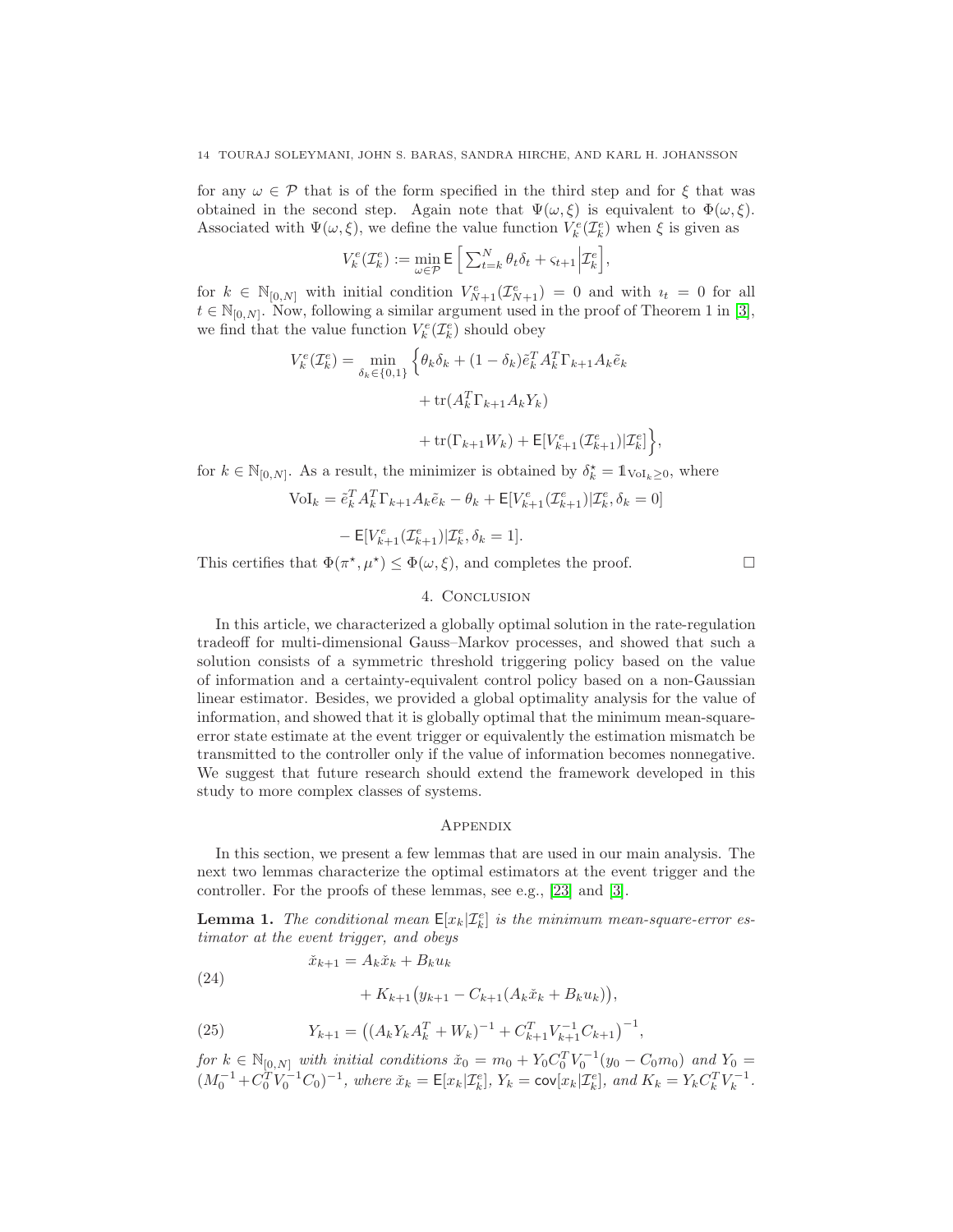<span id="page-14-8"></span>**Lemma 2.** The conditional mean  $E[x_k|\mathcal{I}_k^c]$  is the minimum mean-square-error estimator at the controller, and obeys

(26) 
$$
\hat{x}_{k+1} = A_k \hat{x}_k + B_k u_k + \delta_k A_k \tilde{e}_k + (1 - \delta_k) u_k,
$$

for  $k \in \mathbb{N}_{[0,N]}$  with initial condition  $\hat{x}_0 = m_0$ , where  $\hat{x}_k = \mathsf{E}[x_k | \mathcal{I}_k^c]$  and  $u_k =$  $A_k \mathsf{E}[\hat{e}_k|\mathcal{I}_k^c,\delta_k=0].$  In addition, the conditional covariance  $\text{cov}[x_k|\mathcal{I}_k^c]$  obeys

(27) 
$$
Z_{k+1} = A_k Z_k A_k^T + W_k
$$

$$
- \delta_k A_k (Z_k - Y_k) A_k^T - (1 - \delta_k) \Xi_k,
$$

for  $k \in \mathbb{N}_{[0,N]}$  with initial condition  $Z_0 = M_0$ , where  $Z_k = \text{cov}[x_k | \mathcal{I}_k^c]$  and  $\Xi_k =$  $A_k(Z_k - \text{cov}[\hat{e}_k | \mathcal{I}_k^c, \delta_k = 0]) A_k^T.$ 

Moreover, the next two lemmas are pertaining to symmetric decreasing rearrangements of non-negative functions. For the proofs of these lemmas, see e.g., [\[24\]](#page-15-15) and [\[25\]](#page-15-16).

<span id="page-14-9"></span>**Lemma 3** (Hardy-Littlewood inequality). Let  $f$  and  $g$  be non-negative functions defined on  $\mathbb{R}^n$  that vanish at infinity. Then,

(28) 
$$
\int_{\mathbb{R}^n} f(x)g(x)dx \leq \int_{\mathbb{R}^n} f^*(x)g^*(x)dx.
$$

<span id="page-14-10"></span>**Lemma 4.** Let  $\mathcal{B}(r) \subseteq \mathbb{R}^n$  be a ball of radius r centered at the origin, and f and g be non-negative functions defined on  $\mathbb{R}^n$  that vanish at infinity and obey

(29) 
$$
\int_{\mathcal{B}(r)} f^*(x) dx \le \int_{\mathcal{B}(r)} g^*(x) dx,
$$

for all  $r \geq 0$ . Then,

(30) 
$$
\int_{\mathcal{B}(r)} h(x) f^*(x) dx \leq \int_{\mathcal{B}(r)} h(x) g^*(x) dx,
$$

for any symmetric non-increasing function h.

## **REFERENCES**

- <span id="page-14-0"></span>[1] J. Wu, Q.-S. Jia, K. H. Johansson, and L. Shi, "Event-based sensor data scheduling: Trade-off between communication rate and estimation quality," IEEE Trans. on Automatic Control, vol. 58, no. 4, pp. 1041–1046, 2013.
- <span id="page-14-1"></span>[2] C. Ramesh, H. Sandberg, and K. H. Johansson, "Design of state-based schedulers for a network of control loops," IEEE Trans. on Automatic Control, vol. 58, no. 8, pp. 1962–1975, 2013.
- <span id="page-14-2"></span>[3] T. Soleymani, J. S. Baras, and S. Hirche, "Value of information in feedback control: Quantification," IEEE Trans. on Automatic Control, 2021.
- <span id="page-14-3"></span>[4] O. C. Imer and T. Başar, "Optimal estimation with limited measurements," Intl. Journal of Systems, Control and Communications, vol. 2, no. 1-3, pp. 5–29, 2010.
- <span id="page-14-4"></span>[5] G. M. Lipsa and N. C. Martins, "Remote state estimation with communication costs for first-order LTI systems," IEEE Trans. on Automatic Control, vol. 56, no. 9, pp. 2013–2025, 2011.
- <span id="page-14-5"></span>[6] A. Molin and S. Hirche, "Event-triggered state estimation: An iterative algorithm and optimality properties," IEEE Trans. on Automatic Control, vol. 62, no. 11, pp. 5939–5946, 2017.
- <span id="page-14-6"></span>[7] J. Chakravorty and A. Mahajan, "Fundamental limits of remote estimation of autoregressive Markov processes under communication constraints," IEEE Trans. on Automatic Control, vol. 62, no. 3, pp. 1109–1124, 2016.
- <span id="page-14-7"></span>[8] M. Rabi, G. V. Moustakides, and J. S. Baras, "Adaptive sampling for linear state estimation," SIAM Journal on Control and Optimization, vol. 50, no. 2, pp. 672–702, 2012.